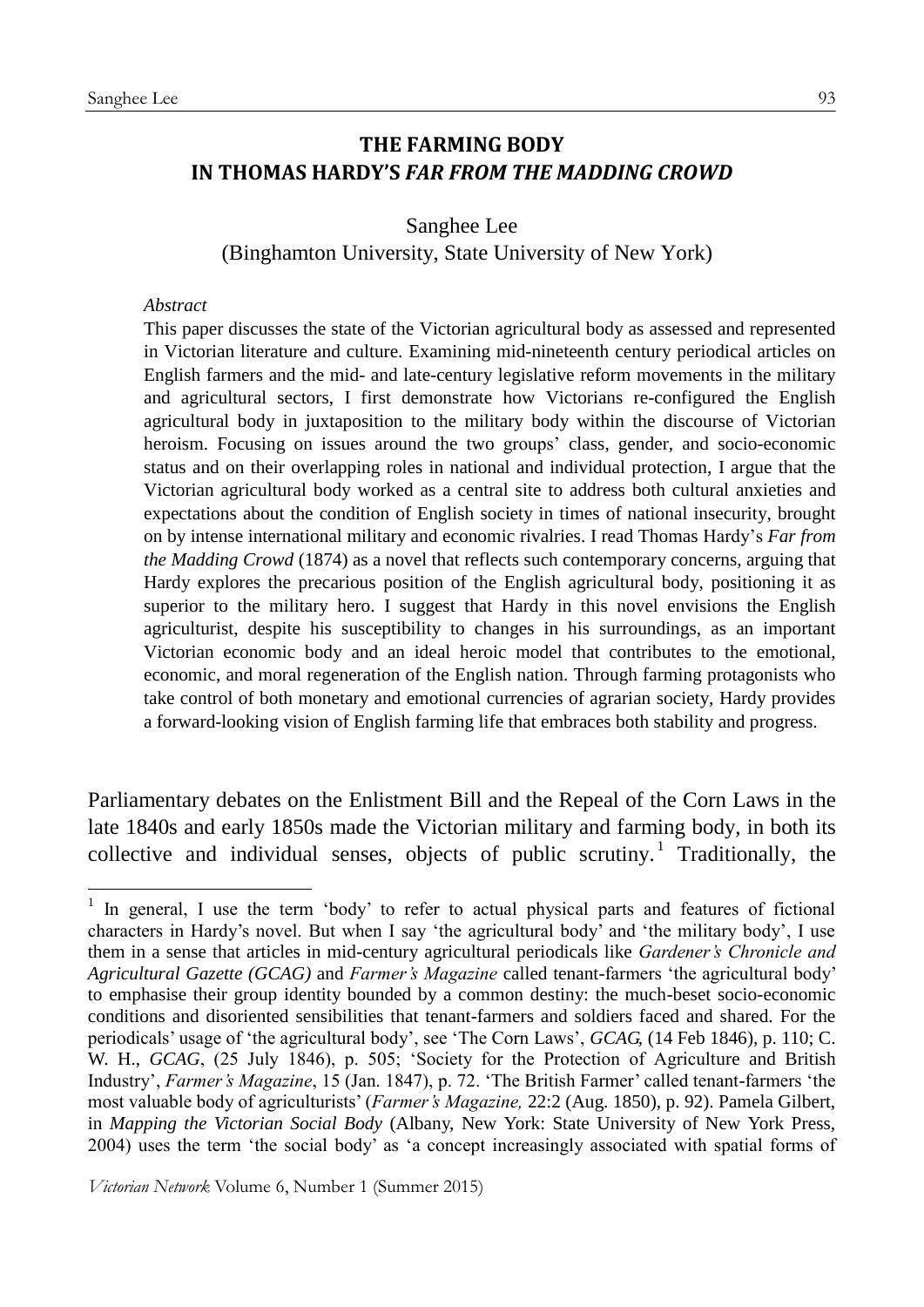1

military was regarded as 'one of the great instruments of our national supremacy and pride'.<sup>2</sup> Agriculture was seen as 'the foundation of every other art, business, and profession'.<sup>3</sup> Even in the early 1840s, the idea of English farmers as 'the bone and sinew of the nation' circulated widely.<sup>4</sup> However, revealing a weakened and/or weakening status of the British army and English agriculture towards the midnineteenth century, military and agricultural reformation movements unsettled conventional ideas about these bodies as the origin of English stability, power, and prosperity.

The Enlistment Bill of 1847 proposed to filter out unqualified soldiers by limiting the time of service in the Army and altering the promotion system by purchase.<sup>5</sup> It came out of the concerns about the degeneration and contamination of the military body, as some felt the existing military system made 'the Army only the last refuge of an inferior class' and failed to offer soldiers an ideal environment to improve their and the nation's physical and moral conditions.<sup>6</sup> The Repeal of the Corn Laws enforced gradual reductions of the tariff between 1846 and 1849, hoping to lower food prices, which had been kept artificially high with the Importation Act of 1815, and to bring English agriculture out of the current stagnation. Supporters hoped these reforms would make the army and the farming community better prepared for future confrontations, one with international armed forces and the other with price competitions in the age of free trade. Despite the wide difference between the conservatives and the liberals, both were interested in finding a better way to protect English territory/land and the body of the nation and individuals.

knowledge' (p. 4). In my reading of an 1850 *Punch* illustration, I point out contemporaries' topographical understanding of the social body of English tenant-farmers. I also examine soldiers' and farmers' physical, moral, legal, and economic conditions as discussed in the reform debates and periodical articles.

<sup>2</sup> Anon., 'Enlistment', *Illustrated London News* (*ILN*) (27 March 1847), p. 193.

<sup>3</sup> Robert James Merrett, 'The Gentleman Farmer in *Emma*: Agrarian Writing and Jane Austen's Cultural Idealism', *University of Toronto Quarterly*77: 2 (Spring 2008), p. 9.

<sup>4</sup> Anon., 'The Corn Exchange', *ILN* (29 Oct. 1842), p. 390.

<sup>&</sup>lt;sup>5</sup> The Enlistment Bill that this paper is concerned with was proposed as the Army Service Bill between March and May 1847. It was passed as the Limited Enlistment Act of 1847, with the support of the Duke of Wellington, which shortened the length of military service from unlimited to ten years. The purchase was not abolished until 1871. See further discussions of English military reform movements in Hew Strachan, *The Reform of the British Army, 1830-54* (Manchester: Manchester University Press, 1984); Edward Spiers, *The Army and Society, 1815-1914* (London; New York: Longman, 1980); Edward Spiers, *The Late Victorian Army, 1868-1902* (Manchester; New York: Manchester University Press, 1992).

<sup>6</sup> Anon., 'The Enlistment Bill', *ILN* (1 May 1847), p. 278.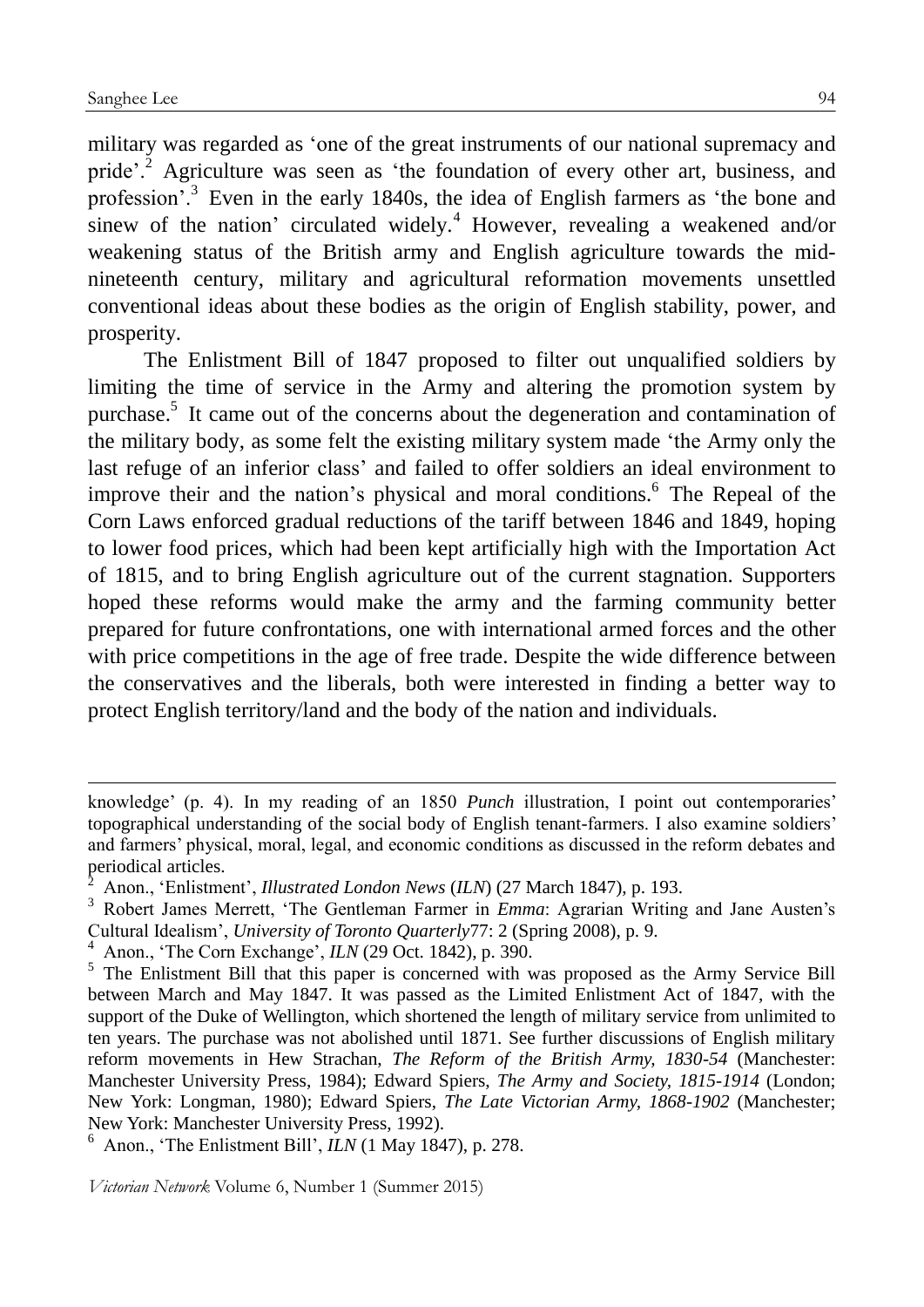A look at some best-known contemporary periodicals, such as the *Illustrated London News* (*ILN*) and *Punch*, and specialised agricultural periodicals like the *Gardener's Chronicle and Agricultural Gazette* (*GCAG*) and *Farmer's Magazine,* reveals the Victorians' common concerns, regardless of their political stance and professional knowledge, about how to assess and represent the farming and military body that faced immediate social and legal reforms.<sup>7</sup> Articles and illustrations published in *ILN* and *Punch* juxtaposed images of English soldiers as national heroes or failures. The 1846 and 1847 issues of *ILN* are full of illustrations that highlight the valour and formidable stature of British soldiers: the process of raising the Wellington Statue in London and the portraits of soldiers in wars and military processions certainly invoked the cult of hero-worship in the public mind. Yet, *Punch* in the same years printed a series of illustrations of British soldiers that underscored the inefficiency and incapability of the military body in its failed efforts to protect the nation and its people.<sup>8</sup> The simultaneous circulation of contrasting images about Victorian soldiers as objects of glorification and contempt manifests the conflicted feelings about the British military body that were prevalent within the culture.

Between 1845 and 1847, *ILN* published a series of agricultural paintings that show a harmonised vision of the farming community, where the field labourers and farmers are visualised as idyllic, happy pastoral subjects.<sup>9</sup> Whether they project cultural nostalgia or desire, they certainly conceal contemporary reality – the severe agricultural depression. On the other hand, *Punch* delineated the middle-class tenantfarmers as physically and economically weakened by Corn-Law Repeal, constructing images of effeminate farmers and agriculture under one impending fate of bodily collapse and financial ruin. For instance, an 1850 *Punch* article, 'The Farmer's Story' (Figure 1), touches upon the protectionists' concerns about the 'reduced circumstances' of the tenant-farmer, who wails that he is 'utterly undone'.<sup>10</sup> In a way, this illustration plays down the serious state of the ruined farmer by caricaturing the farmer's body and his agonised verbal exclamations with *Punch*'s signature

<sup>7</sup> I chose *ILN* and *Punch* because they had the largest circulation rate and large middle-class readership in the mid-nineteenth century, and because I believe they both captured and affected the period's most prevalent views on soldiers and farmers. I chose the two leading agricultural periodicals *GCAG* (1841-1900) and *Farmer's Magazine* (1832-1881) as my other principal resources because, with their pronounced neutral position 'in the free-trade and protection struggle', they issued articles that examined the physical, moral, and economic condition of English tenantfarmers from objective perspectives (*GCAG* (Aug 11 1849), p. 505).

<sup>8</sup> A serialised caricature entitled, 'The Brook Green Volunteer', which was published in every 1846 *Punch* issue, makes jokes of soldiers' failed endeavours to perform their social and national duty.

See the *ILN* series 'Agricultural Scenes'.

<sup>10</sup> Anon., 'The Farmer's Story', *Punch*, Vol. 18 (1850), p. 9.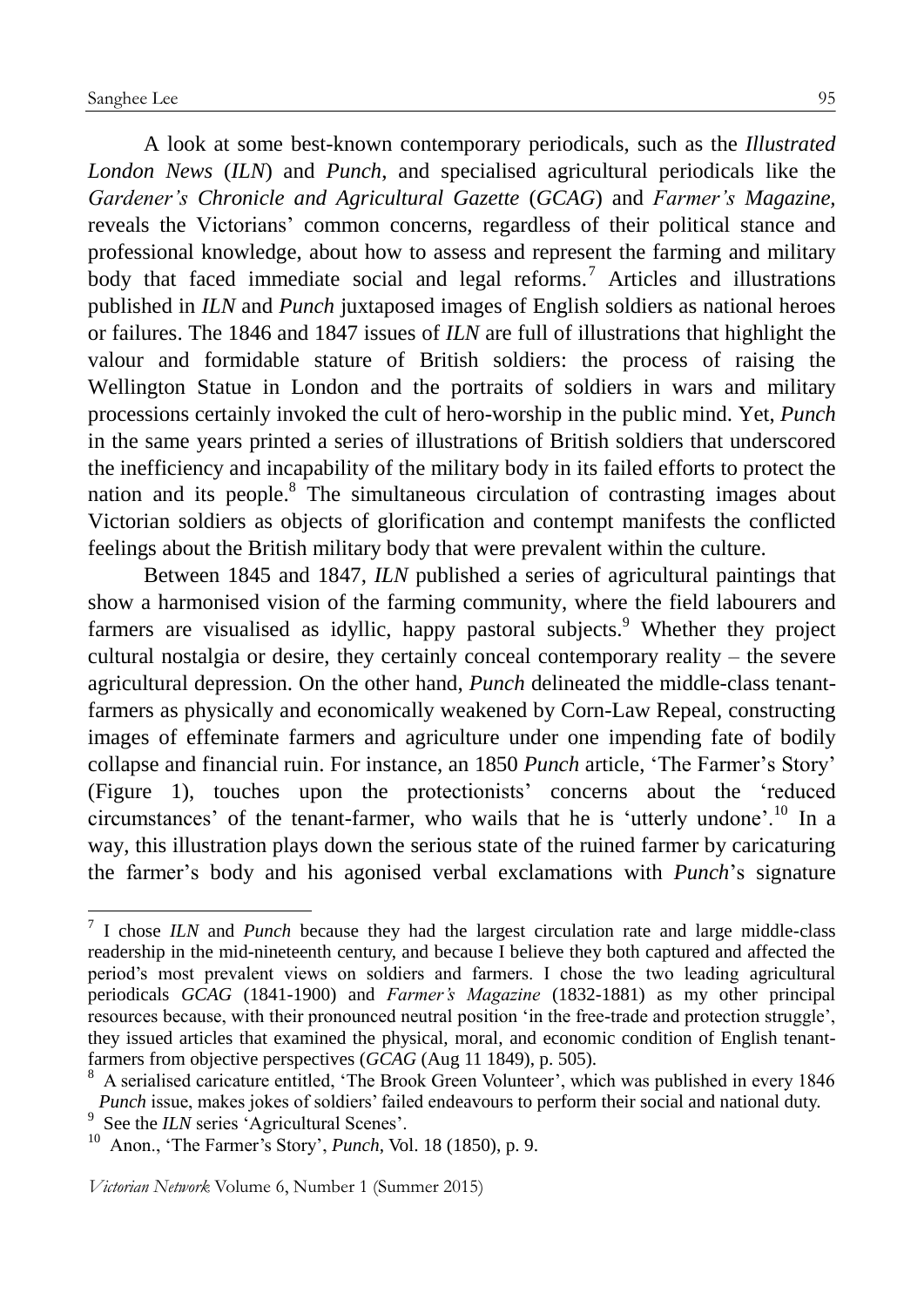humour. Yet, it evokes the reader's pathos towards the farmer's diminished form and incurs an alarming sense of anomaly in the nation's physical and economic constitution and its founding industry, agriculture. Here, the bankrupt body of a farmer is identified with that of the nation; the map of England with the word 'BANKRUPT' written over it resembles the contour of the weeping farmer sitting on a chair, with his hat dropped on the ground. By calling attention to the similarity between the topographical body of the nation and the individual body, the picture not only highlights the common fate of national and personal economic downfall but also suggests the common structural destiny of the two bodily organisms. Another 1850 *Punch* illustration, entitled 'The Real Unprotected Female' (Figure 2), anthropomorphises agriculture in the person of an old woman. Agriculture is no longer emblematic of the nation's backbone that upholds the healthy, vigorous, young male English farmer. Torn in the battle between the free traders and protectionists, the aged female Agriculture is bewildered and frightened by the two external male forces, revealing her to be the 'real unprotected female'.<sup>11</sup>



1



Fig. 1 'The Farmer's Story' Fig. 2 'The Real Unprotected Female'

Also concerned with examining the state of the English farming body affected by the Repeal, *GCAG* and *Farmer's Magazine* employed a patriotic rhetoric that stresses the common corporeality and destiny of tenant-farmers, asserting that the condition of 'the agricultural body' affects 'our national, no less than our individual, welfare'.<sup>12</sup> Yet, they maintain a neutral tone in acknowledging British agriculture and the tenantfarmer as the nation's body to be preserved. Whilst they understand that protectionists 'desire the national defence' through the Corn Laws and encourage 'any attempt to rouse the spirit of the people in patriotic self-defence', they also

<sup>11</sup> Anon., 'The Real Unprotected Female', *Punch,* Vol. 18 (1850), p. 35.

<sup>&</sup>lt;sup>12</sup> 'The Corn Laws', *GCAG* (14 Feb 1846), p. 110; 'Whatever may be the feelings', *GCAG* (25 July 1846), p. 505; 'Prospects of Farming', *GCAG* (25 Nov. 1848), p. 787.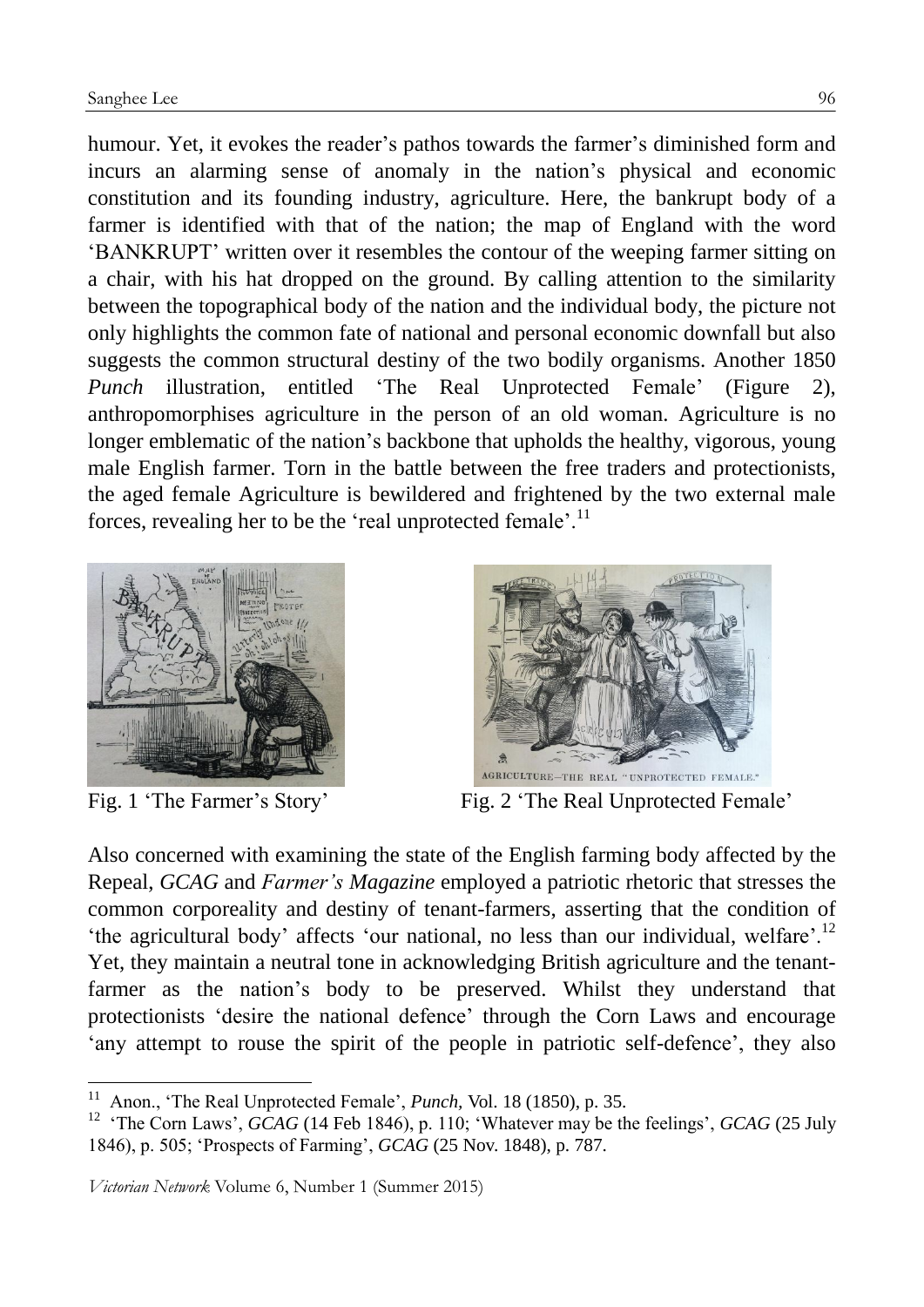appreciate free-traders' visions as a way to strengthen farmers' competitiveness in the international market.<sup>13</sup>

Examining the military and farming body through these two reform movements is important because both sectors shared human capital. In the nineteenth century, agricultural labourers were often metamorphosed into the military body, and the common soldiers, without capital and connections, often went back to agricultural life after discharge. Thus, it makes sense to think about how these bodies mattered to the Victorian public: economic problems that both the agricultural and military body raised represent the nation's concerns about, and interest in, envisioning an ideal economic body as the nation's heroic model.

Attention to the farming body is particularly important after the Repeal, as it pushed farmers to adopt a capitalist mode of business, which Victorians felt often turned benevolent farmers into inhumane and machine/profit-centred businessmen. $14$ Under the new economic paradigm, however, the culture also perceived the farming body as an ideal body that could nourish the nation physically, morally, and financially. An 1842 *ILN* article, 'British Agriculture', discusses 'an exulting approval of the value, the importance, and the social benefit of agriculture.<sup>15</sup> In another *ILN* article that same year, "The Roast Beef of Old England', the writer asserts how agricultural success works in tandem with military victory in the nation, remarking that 'the flourishing agriculture of happy England' results in 'the bone and sinew of her strength and energy in war'.<sup>16</sup>

This rhetoric, which emphasises the symbiotic relationship of the two sectors and bodies, coincides with the rise of the tenant-farmer's social status in the second half of the nineteenth century. It accompanied a series of legislations for agricultural reform, which gradually elevated the tenant-farmer from a subjected to an independent being.<sup>17</sup> Along with the ongoing debates about expanding the tenant's

<sup>13</sup> *GCAG* (8 Sept. 1849), p. 569.

<sup>14</sup> In 'The Dorsetshire Labourer' (1883), *Thomas Hardy's The Dorsetshire Labourer and Wessex*,. ed. by Roger Lowman, *Studies in British Literature*, Vol. 96 (Lewiston; Queenston; Lampeter: The Edwin Mellen Press, 2005), pp. 51-74, Hardy introduces the profit-centred attitudes of the tenantfarmer class who 'takes strictly commercial views of his man and cannot afford to waste a penny on sentimental considerations' (p. 66).

<sup>15</sup> Anon., 'British Agriculture', *ILN* (16 July 1842), p. 145.

<sup>&</sup>lt;sup>16</sup> Anon., 'The Roast Beef of Old England', *ILN* (10 Dec. 1842), p. 481.

 $17$  Unlike yeomen whose farms 'were their own, or directly under their control', tenant-farmers had a limited control in their use of rented farms (quoted in Robert Allen, *Enclosure and the Yeoman* (Oxford: Clarendon Press, 1992), p. 75). With a series of agricultural legislative reforms from 1851 to 1883, however, 'landlords found themselves subject to their tenants' claims' and the farmers' 'economic importance' to the landowners increased. See Edward Bujak, *England's Rural Realms:*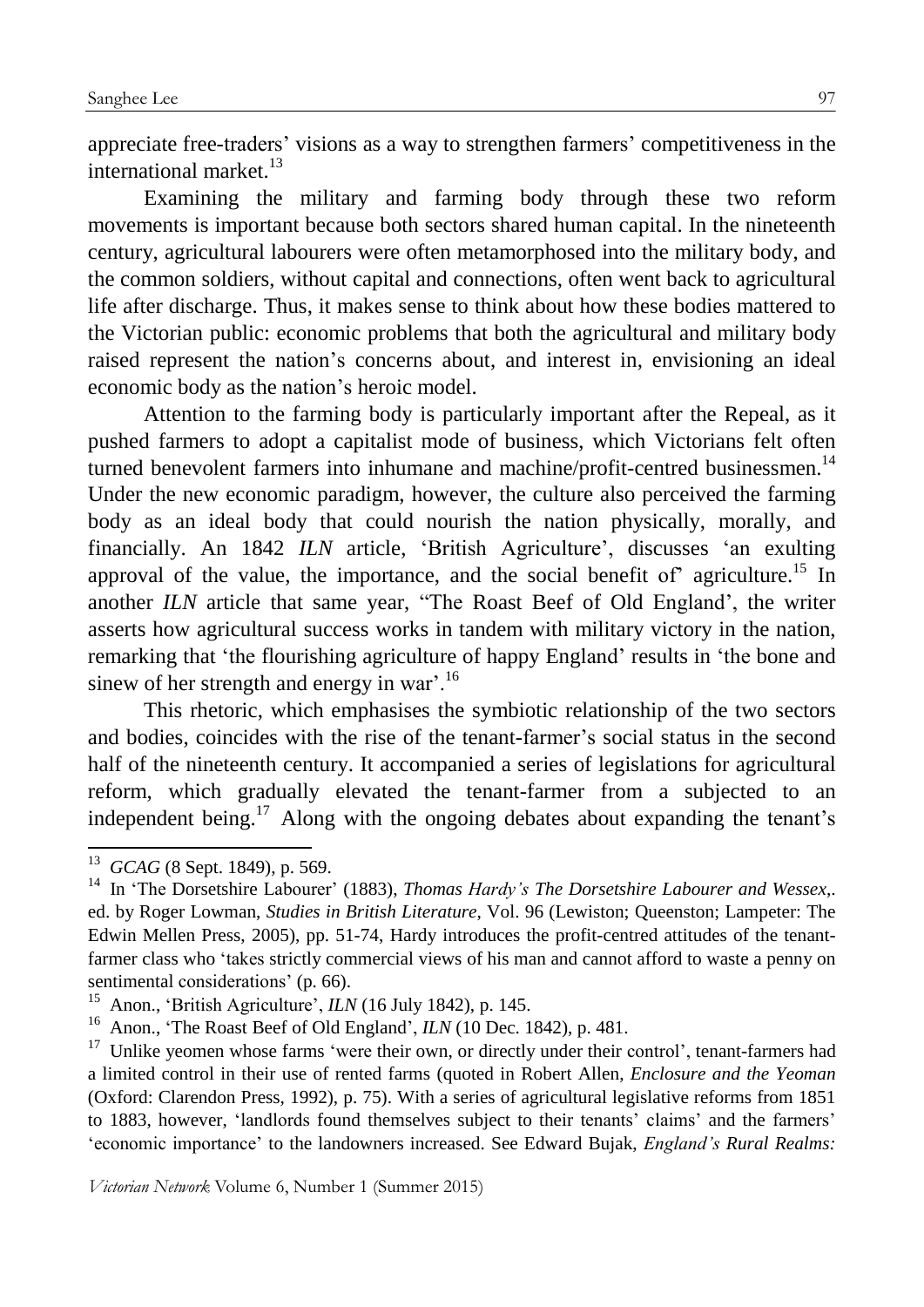1

rights in Parliament, tenant-farmers themselves made continuing efforts to promote their own image and position in society. For example, leading Victorian farmers like James Caird and Phillip Pusey endeavoured to disseminate positive images of farmers as an innovative, scientific, and economically driven reasonable businessman and to dispel the conventional pastoral idea of farmers as archaic and ignorant.<sup>18</sup> *GCAG* and *Farmer's Magazine* diffused the idea of agriculture as 'a practical subject' and a 'business' and saw 'enterprising agriculturists' as playing essential roles in 'set[ting] a pattern of economy' with farm management.<sup>19</sup>

On the other hand, despite its continual significance for colonial expansion, the military body was losing its conventional popularity as a "national hero" figure with the general public, particularly by causing a constant economic burden to the nation. Like the 1847 reform, a series of army reforms between 1868 and 1874 aimed to effect 'a very cheap and most effectual' running of the army with 'a better class of recruit'.<sup>20</sup> While these reforms helped the military expenditure to be 'kept within tolerable limits' in the early 1870s, 'the cost of the army had risen' afterwards, as investigated by an 1887 Select Committee.<sup>21</sup> The dispersal of the army under the Localization Act of 1872 'increased the costs of holding military manoeuvres' in the following years.<sup>22</sup> In addition, undergoing a chronic shortage of recruitment at all levels, the British Army had to consider raising pension rates and salaries to improve both qualitative and quantitative conditions of the army.

As shown in the two debates that took place simultaneously, what was at stake for the nation was to find ways of improving farmers' and soldiers' economically,

*Landholding and the Agricultural Revolution* (London; New York: Tauris Academic Studies, 2007), p. 139; p. 127.

<sup>18</sup> Both Caird and Pusey were founding members of, and main contributors to, the *Journal of Agricultural Society of England*. Caird was the 'main publicist' of high farming in the mid-century (Richard Perren, *Agriculture in Depression, 1870-1940* (Cambridge: Cambridge University Press, 1995), p. 6). Pusey, starting his career as a farmer, rose to become an MP for Berkshire in 1835 until 1852 (Martins, p. 15). See more discussions of English farmers' social position in Susanna Wade Martins, *Farmers, Landlords and Landscapes: Rural Britain, 1720 to 1870* (Macclesfield, Cheshire, U.K.: Windgather Press, 2004).

<sup>19</sup> *GCAG*, 20 Oct. 1849, p. 665; 'English Farmers vs. Foreign Farmers', *GCAG* (8 Sept. 1849), p. 571.

 $20$  For example, with the Army Enlistment Act of 1870 and the Army Regulation Act of 1871, the service term was shortened to seven years and the number of overseas soldiers decreased from 50,000 to 24,291, from which the government expected to keep the army young and have a reduced bill for pensions. See Strachan, pp. 70-72; Spiers, *The Late Victorian Army*, p. 4.

<sup>21</sup> Spiers, *The Army and Society*, p. 199; *The Late Victorian Army*, p. 168.

<sup>22</sup> Spiers, *The Army and Society*, p. 200.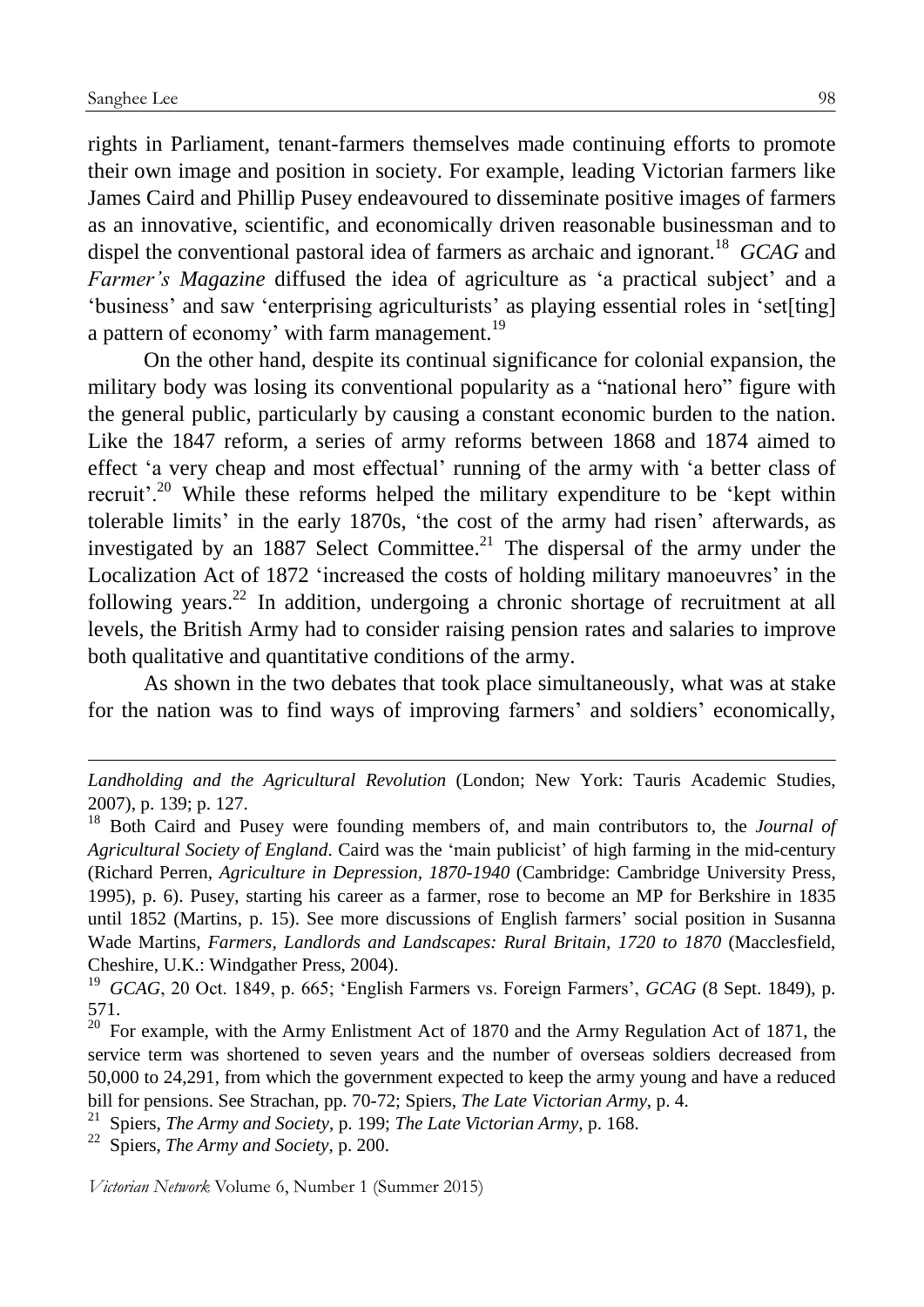morally, and physically deteriorated bodies, both in a literal and metaphorical sense. Periodical articles' attention to these two groups indicate the endeavours that contemporary social critics undertook to re-assess and re-configure the social body of the Victorian soldiers and farmers, in order to envision an ideal Victorian body that would contribute to overcoming the nation's ills. The desire to make the farming and military body the basis of a fit and competent national body in both physical and economic senses underscores Victorians' need to merge stability and progress in a time of economic and cultural change.

# **Changing Agricultural Society and Competing Heroic Models in** *Far from the Madding Crowd*

*Far from the Madding Crowd* is one of the few Victorian novels where main characters and events are largely free from family dramas of kinship and inheritance. Except for the inheritance plot in the beginning of the novel that initiates Bathsheba's career as a woman farmer, the idea of family connection or complication is insignificant not only to the narrative progress but also to character development. It is peculiar in a novel of this period, which takes place in an agricultural milieu, to draw more attention to individual relationships than familial ones. There is no mention of Gabriel Oak's and Farmer Boldwood's origins or family backgrounds and kinship ties. Although their origins are known among the townspeople, Sergeant Troy and Bathsheba Everdene are the sole reminders of their respective families.

Just as the central form of the agricultural industry has changed from family farming to capitalist farming by the mid-nineteenth century, the novel calls attention to the prevalence of the modern type of human relationship in a Victorian society where economic relationships rather than familiar/familial ties predominate even in agricultural society.<sup>23</sup> Accordingly, the novel delves into the human connections rooted in private emotional ties and economic bonds. All of the novel's events are examined in economic terms, and most of the characters are positioned in economic relationships, both literal and metaphorical, such as that of debtor and creditor, payer and paid, or investor and invested, etc.

Demonstrating the shift of cultural focus toward individuals' economic relationships, Hardy invites readers to turn their attention to the economic bodies and roles of his characters. Setting the novel in times when society was concerned about

 $23$  For more about the growth of English capitalist farms, see Leigh Shaw-Taylor, 'Family Farms and Capitalist Farms in mid nineteenth-century England', *The Agricultural History Review*, Vol. 53, no. 2 (2005), pp. 158-191.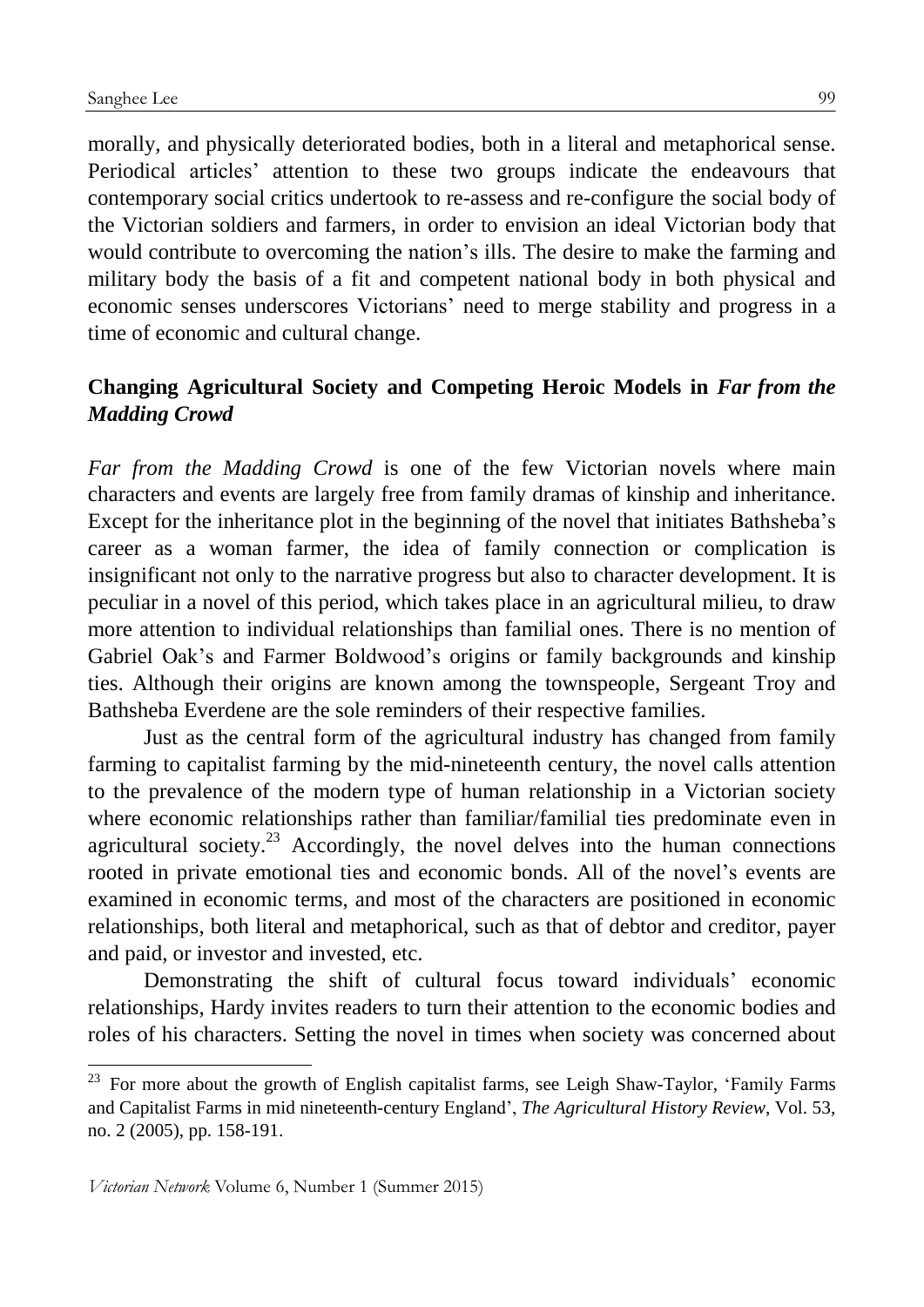the precarious conditions of agrarian and military communities, Hardy particularly probes economic aptitudes and relations of the farming and military characters – Frank Troy and Gabriel Oak – through their life-paths and relationships with Bathsheba to envision who embodies a heroic English body. As John Peck has pointed out, Hardy insightfully captures the 'military resurgence' and 'changes in representing the military' since the mid Victorian period through his novels such as *Far from the Madding Crowd* (1874), *The Trumpet Major* (1880), and *The Dynasts*  $(1904)$ <sup>24</sup> While Peck argues that Hardy revises a negative stereotype of Victorian soldiers of lower class, uneducated, and ungentlemanly backgrounds, I do not believe we can generalise that Hardy's military figures are inclined to positive descriptions and receptions. Given the conflicted feelings and visions toward the military and the agriculturist captured in contemporary periodicals, I instead argue that, in *Far from the Madding Crowd*, Hardy re-evaluates the state of Victorian military heroes through Sergeant Troy by highlighting his inability to nourish the nation. And I suggest that Hardy brings in the newly emerged capitalist agriculturist Gabriel Oak as an alternative hero to replace the conventional soldier-hero as pillar of Victorian society.

In fact, Peck overlooks the narrative movement away from military heroism to the economic heroism of the English farmer. Earlier in the novel, by juxtaposing the demand of military recruitment and Oak's desperate need to get a job, the narrator almost envisions Oak's future in the military path:

In the morning a regiment of cavalry had left the town, and a sergeant and his party had been beating up for recruits through the four streets. As the end of the day drew on, and he found himself not hired, Gabriel almost wished that he had joined them, and gone off to serve his country  $(p. 43)$ .<sup>25</sup>

Making Gabriel Oak veer away from the path of soldiering at the country fair and wander to a neighbouring town for another agricultural job, however, the narrative forecloses the possibility of Oak's recovering the glorious past of a military career and heroism. Instead, it opens a way to configure commercial farming as an alternative path for Oak to achieve heroism as an agricultural businessman. Registering the changes in the Victorian heroic discourse on the two groups, Hardy shows how the society was giving more weight to the rise of economic heroism as

<sup>24</sup> John Peck, *War, the Army, and Victorian Literature* (New York: St. Martin's Press, 1998), p. 115.

<sup>&</sup>lt;sup>25</sup> Thomas Hardy, *Far from the Madding Crowd* [1874] (Oxford: Oxford University Press, 2008), p. 43. All subsequent references are to this edition.

*Victorian Network* Volume 6, Number 1 (Summer 2015)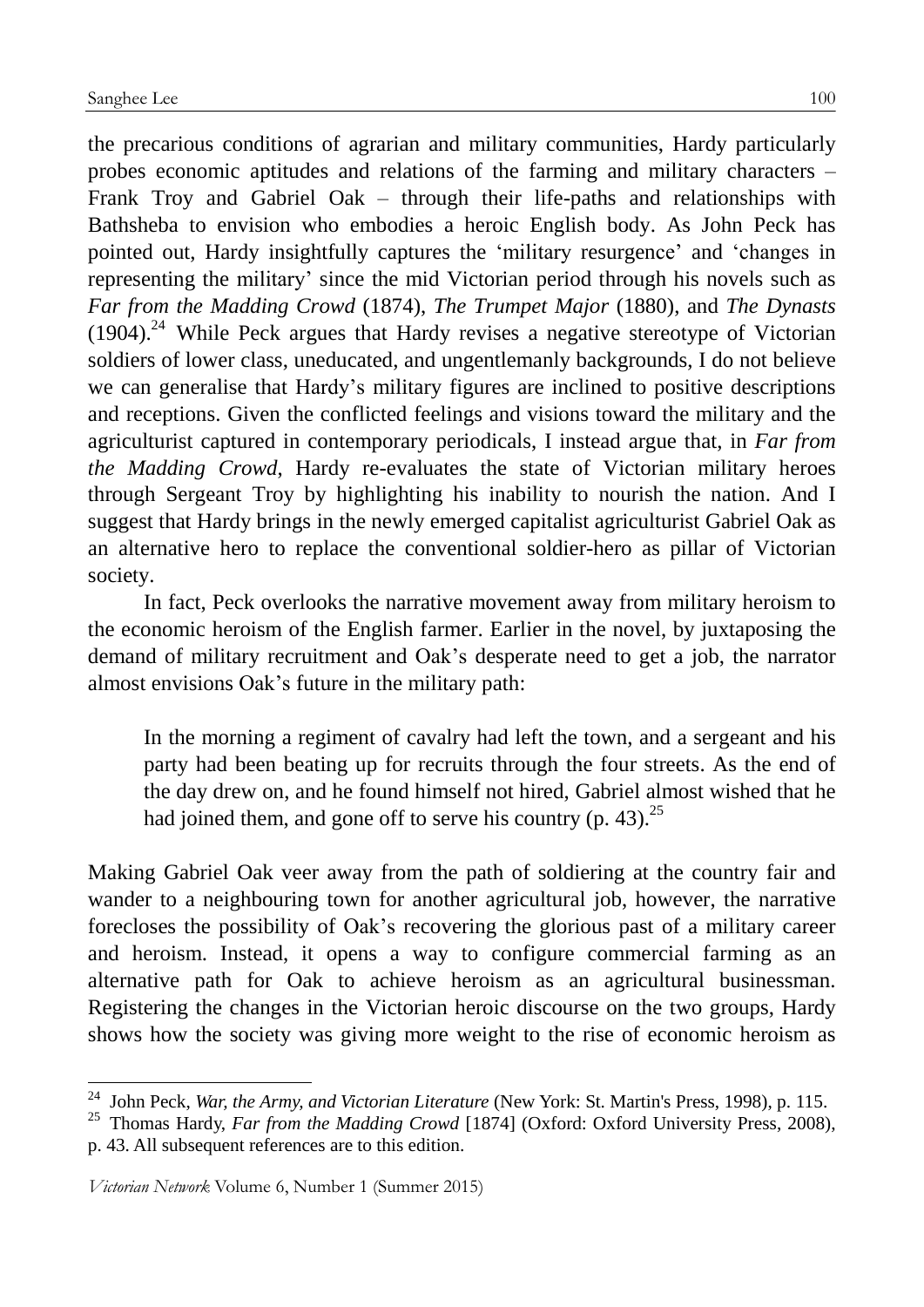envisioned by the English farmer's economic contribution and dismissing conventional military heroism as causing a national burden in both an economic and moral sense.

### **The Aesthetic and Economic Value of the English Farmer**

Driven by his concern with what is at stake in defining English farmers' social, economic, and cultural identity in relation to Victorian society as a whole, Hardy searches for proper ways to determine Farmer Oak's value.  $26$  For example, the narrator notes different ways of valuing Oak, from 'the mental picture formed by his neighbours in imagining him' to how people tend to 'depend for his valuation upon his appearance than upon' his other capacities (p. 9; p. 10). In particular, when a 'dispute' arises about 'a difference concerning twopence between the persons with the wagon and the man at the toll-bar', the narrator draws the reader's attention to the question of how to rate aesthetic and economic values of the English farmer's body. When Oak gives out twopence to let Bathsheba pass through, he acts according to his own theory of money's worth: 'threepence had a definite value as money – it was an appreciable infringement on a day's wages' but 'there was something in the tone of twopence remarkably insignificant' (p. 12; 13). But Oak's failure to understand the money's worth from the other's perspective initiates a troubled relationship between him and Bathsheba. Being a prospering tenant-farmer, Oak makes a comparative evaluation of twopence as insignificant, but for Bathsheba it is an important sum. The reduced circumstance of Bathsheba who 'was going to be a governess once' forced her to 'stay with her aunt for my bare sustenance', she 'must help' Mrs. Hurst, who is not 'rich enough to pay a man to do' manual works (p. 32; p. 19; p. 36).

Although Oak saves her trouble, Bathsheba shows no signs of gratitude to Oak. As the narrator says, 'she might have looked her thanks to Gabriel on a minute scale, but she did not speak them: more probably she felt none, for in gaining her a passage he had lost her her point, and we know how women take a favour of that kind' (p. 13). By depriving Bathsheba of an opportunity to solve the problem independently and thus to prove herself her own mistress, Oak hurt her sense of pride and agency. At the same time, the narrator shows that there is another crucial reason for Bathsheba's ungrateful reaction other than her annoyance at Oak's monetary interference. Drawing particular attention to Oak's physical appearance, the narrator

<sup>&</sup>lt;sup>26</sup> For the novel's interest in discussing the right value of the characters and Gabriel Oak's appreciation of 'the value of propriety', see Donald Eastman, 'Time and Propriety in *Far from the Madding Crowd*', *Interpretations*, Vol. 10, no. 1 (1978), pp. 20-33.

*Victorian Network* Volume 6, Number 1 (Summer 2015)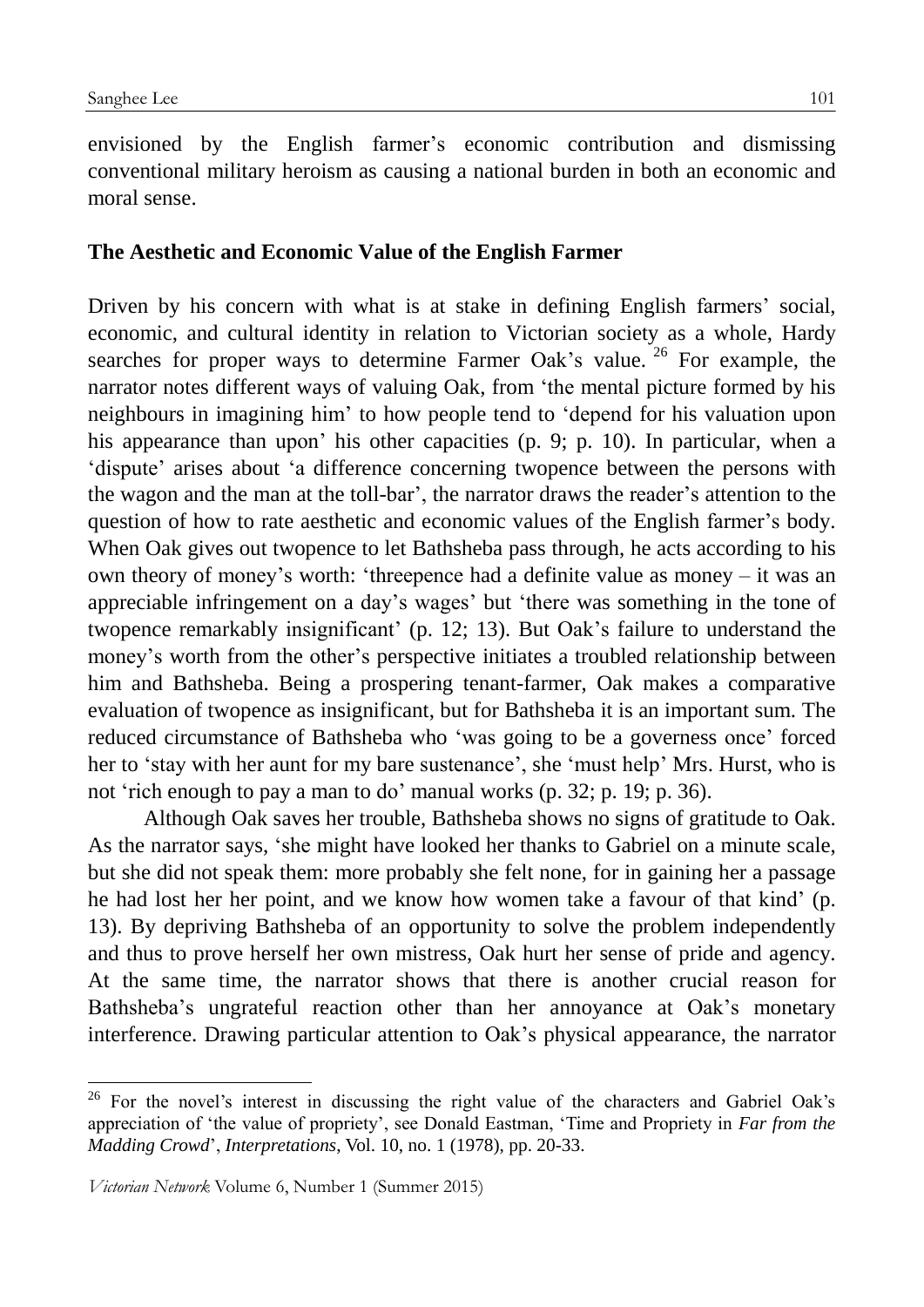implies that Bathsheba's aesthetic interpretation of his body resulted in her ingratitude. When the conflict at the gate is resolved, the narrator immediately comments on Oak's appearance:

Gabriel's features adhered throughout their form so exactly to the middle line between the beauty of St John and the ugliness of Judas Iscariot as represented in a window of the church he attended, that not a single lineament could be selected and called worthy either of distinction or notoriety. The red jacketed and dark haired maiden seemed to think so too, for she carelessly glanced over him and told her man to drive on  $(p, 13)$ .

Here, the narrator emphasizes the connection between Bathsheba's disregard of Oak's economic act and his physical body, which is neither aesthetically pleasant nor repulsive. The impossibility of determining the aesthetic value of Oak's body in specific terms causes Bathsheba to relegate Oak's philanthropic act of offering money freely – his economic chivalry and prominence – to a meaningless act that is not worthy of repayment, either in money or words.

Although Oak's economic superiority over Bathsheba is obscured by her aesthetic depreciation of his external features, Oak's body is dynamic, open to transformations as it moves between the poles of gain/production and loss/degeneration. As examined earlier in this paper, the farming body could be an agent of abundance and nourishment, or it could be emblematic of poverty and failure. Farmers in this novel are susceptible to external circumstances and changes, as the degree of their success is considerably affected by the difficulties in forecasting meteorological conditions and the resulting uncertainties of annual agricultural production. Fluctuations of Oak's economic standing in agricultural society are most apparently projected by the way he keeps changing his clothes in a job fair, in order to present himself in a number of different personae – from bailey to shepherd – to present his economic value to potential buyers of his labour power.<sup>27</sup> Failing to gain any position during the fair and losing all of his assets, Oak experiences an utter diminishment of his masculinity, as he is divested of his social and economic position. Hidden in someone's carriage and transported to where he has no

 $27$  Simon Gatrell discusses the role of dress as indicating the psychological state of Hardy's characters' in 'Reading Hardy through Dress'*, A Companion to Thomas Hardy*, ed. by Keith Wilson (Malden, MA; Oxford : Wiley-Blackwell Publishing, 2009), pp. 178-193.

*Victorian Network* Volume 6, Number 1 (Summer 2015)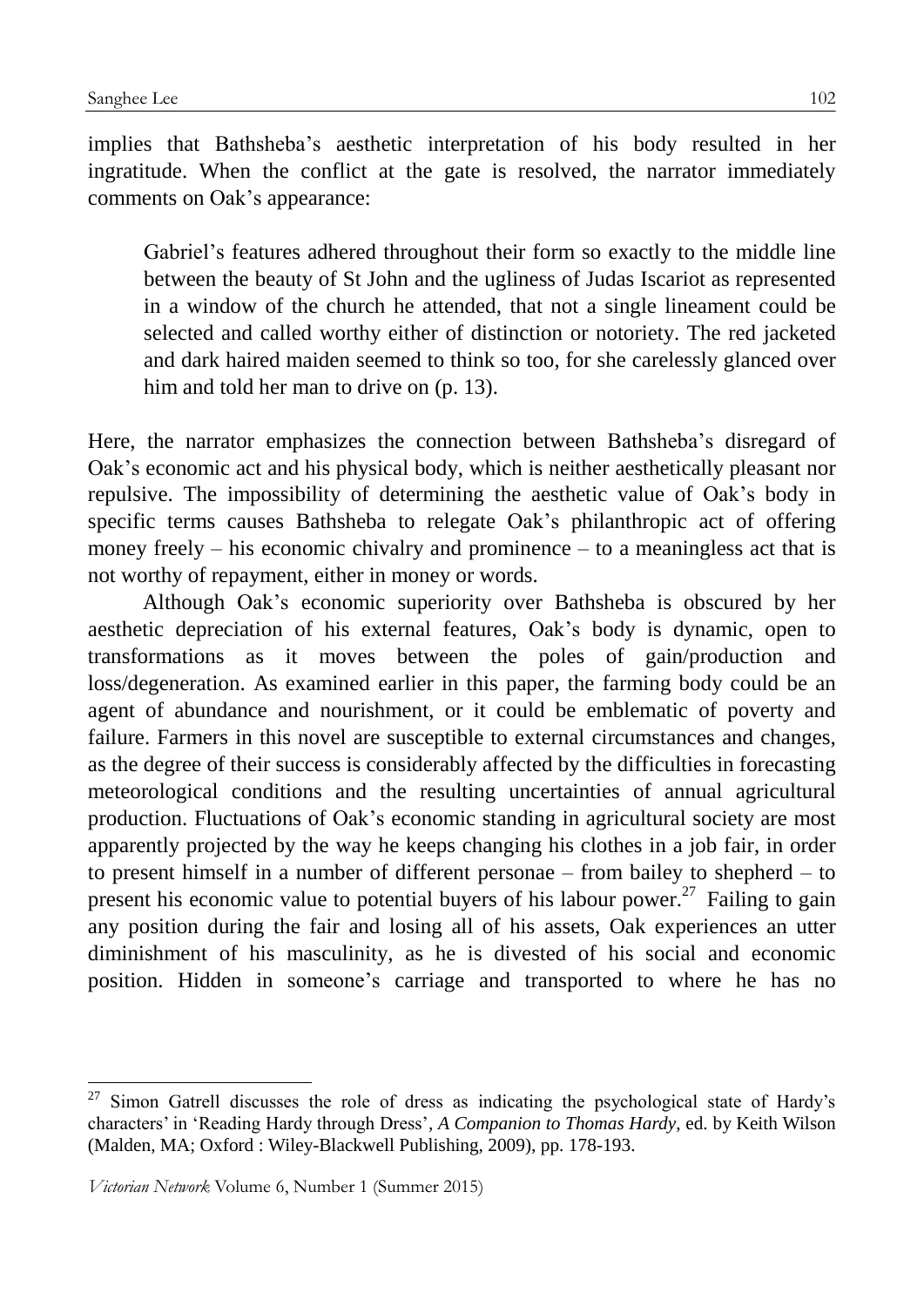connection right after the fair in his search for basic means to sustain his life, Oak literally becomes nobody who is worth nothing. $^{28}$ 

Soon after his socio-economic fall, Oak gains a position as a shepherd at Bathsheba's farm. There, he finds numerous chances to elevate his social and financial position. Hardy recognises the progressive potential of Oak's farming body, characterising it as the epitome of 'the world's health and vigour' and that of economic productivity and sensibility (p. 107). As the narrator acknowledges, Oak's 'special power' as a farmer is assessed not only 'morally, physically, and mentally' but also by his economic potential and competence: 'the basis of [Oak's] beauty' derives from his 'motions' and bodily 'fitness' for farm work (p. 16). Highlighting Oak's physical and economic contribution to the farm, Hardy particularly recasts Oak in the image of an ideal masculine body and emphasises his irreplaceable value in the community. The language that describes Oak who saves the farm from all kinds of physical and economic ruin invokes an unknown great military hero who did a 'great service' to the nation at war (p. 50). For example, Oak's fight with fire is like a battle with an enemy, as the narrator delineates the fire in shapes of living organisms such as 'knots of red worms' and 'fiery faces, tongues hanging from lips, glaring eyes, and other impish forms' (p. 48). Oak's excellence in his physical strength and leadership becomes more apparent, especially when it is compared to the farm labourers' physical and mental weaknesses that cause 'confusion' and 'commotion' (p. 49). Bathsheba, her maid, and the townsfolk notice the most conspicuous feat of Oak's physical movements and actions at a distance with admiration and awe, while watching Oak 'digging in his feet' in the fire and 'clamber[ing] up' and 'beat[ing] off the fiery fragments' (p. 49). People regard Oak, 'that bold shepherd up there', as their hero whose body is now most desired in Bathsheba's farm: Bathsheba, without knowing the shepherd's true identity, 'wish[es] he was shepherd here' (p. 50).

It is on the stormy day when the narrator, using a military analogy, specifically pictures Oak as a hero – a great saviour and protector of Bathsheba and her territory. The storm paralleled to a 'war' steals in with 'the lightning […] gleamed in the heavens like a mailed army' (p. 243; p. 245). While Troy taunts Oak's warning of a disastrous turn in the weather and indulges in revelry, Oak regards all signs of the impending storm as those of an invading enemy. Accurately measuring distances to each stack of grains, Oak 'mount[s]' up and down piles and 'protect the barley' with 'systematic thatching' (p. 243). 'Operating' methodical plans, Oak approaches one barn after another as if encroaching upon the enemy's territory in military operations

<sup>&</sup>lt;sup>28</sup> For a discussion of the '(re-)aligments of gender and power,' see Linda Shires, 'Narrative, Gender and Power in *Far from the Madding Crowd*', *Novel* (Winter 1991), pp. 162-177.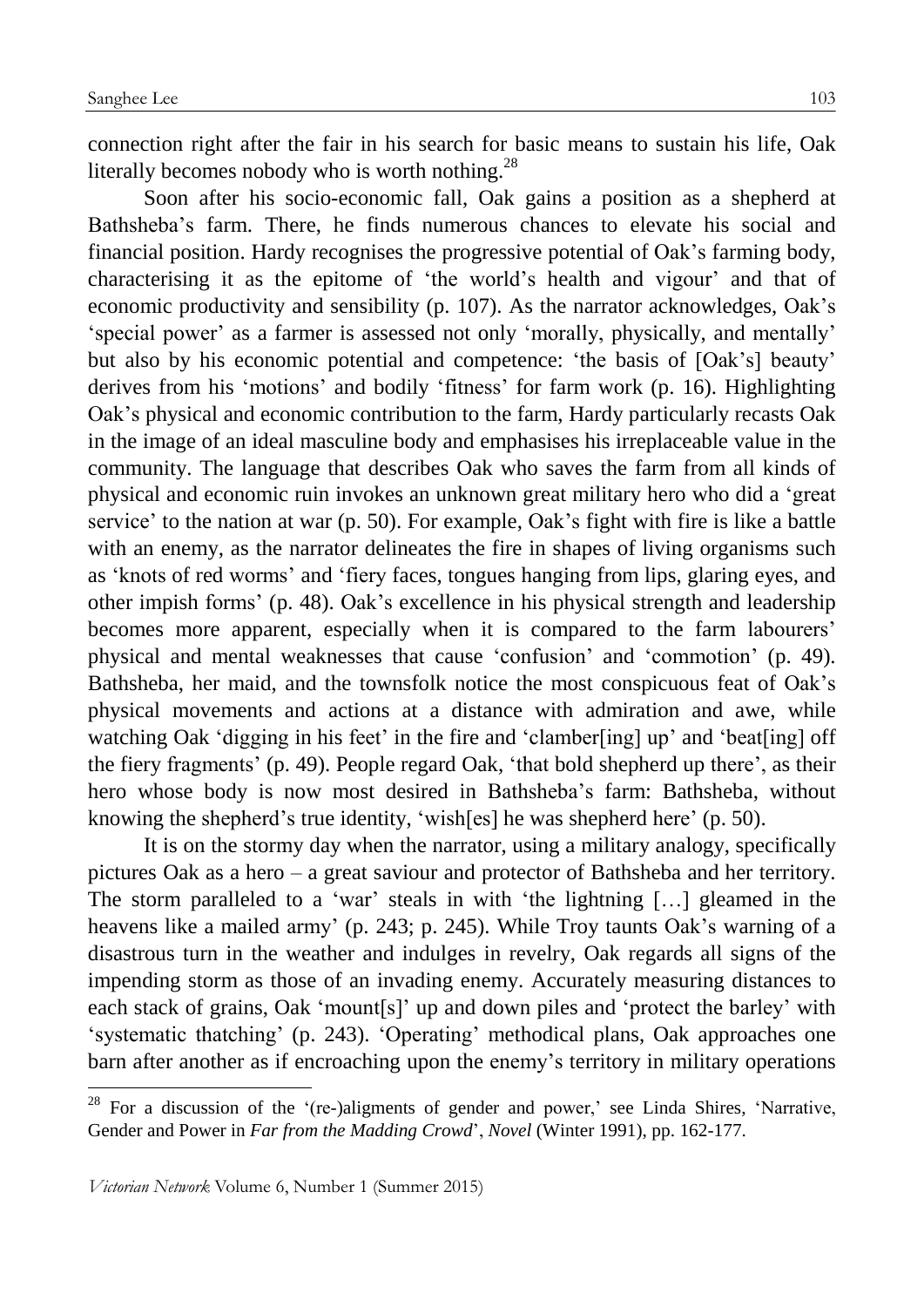with utmost care: 'Driving in spars at any point and on any system inch by inch he covered more and more safely from ruin this distracting impersonation of seven hundred pounds' (p. 250). Being in an economic battle as well as a battle with nature and for love, Oak succeeds in minimising the economic loss of his lover's property. When Bathsheba witnesses Oak faithfully undertaking his duty at the farm *vis-à-vis* Troy's utter neglect, she comes to highly regard Oak's manliness and treat him as her true hero, unlike her first ingratitude to him in saving her from economic trouble at the tollgate.

During this endeavour, the spectre of a large amount of money occupies Oak's soul and mind. Yet, differentiating Oak from mean, selfish, deceiving capitalist farmers, the narrator describes a complete, manly Englishman who cares for the wellbeing of his neighbours with paternal attention despite his disappointment in love. He only thinks of the impact of lost money on a communal level: 'that of necessary food for man and beast – should the risk be run of deteriorating this bulk of corn to less than half its value because of the instability of a woman? "Never if I can prevent it!" said Gabriel' (p. 240). More concerned with protecting the resources of the community than Troy, Oak makes outstanding 'advancement' in agricultural business (p. 322). Although Oak was lowered to be Bathsheba's shepherd from a farmer who owns 'about a hundred' acres, years of devoted hard work at her farm promotes him to manage 'two thousand acres' of both Boldwood's and Bathsheba's farm (p. 22; p.  $323$ .<sup>29</sup> Attending to the farm 'as if the crops all belonged to him', Oak gains a reputation as a 'trustworthy man' and establishes himself as a successful selfmanaging farmer (p. 323).

Unrequited love from Bathsheba does not divert Oak from his responsibilities as a farmer, which augments his importance in the narrative as an agricultural hero toward the end of the novel. However, the same love dejection results in the degeneration of another farming character in the novel, Farmer Boldwood: from a respected farmer to a failing farmer and a jealous murderer. Despairing of his romantic failure, Boldwood utterly gives up attending to his farm and causes a dismantling of his farm produce/property, which is a 'preposterous' behaviour for a farmer (p. 251). As shown in the changes of his bodily features such as his 'immobility,' impassiveness and a depressed/dejected look, he turns his own person into an 'abnormal' and enervated man (p. 235; p. 252). 'Liv[ing] secluded and inactive', Boldwood wishes 'ultimately to retire' and remain Oak's 'sleeping partner'

<u>.</u>

 $29$  'The average size of a farm rented by a farmer in nineteenth-century Britain was 110 acres' (Cook, p. 235). Bernard A. Cook, 'Agriculture', in *Victorian Periodicals and Victorian Society*, ed. by J. Don Vann & Rosemary T. VanArsdel (Buffalo; Toronto: University of Toronto Press, 1994), pp. 235-248.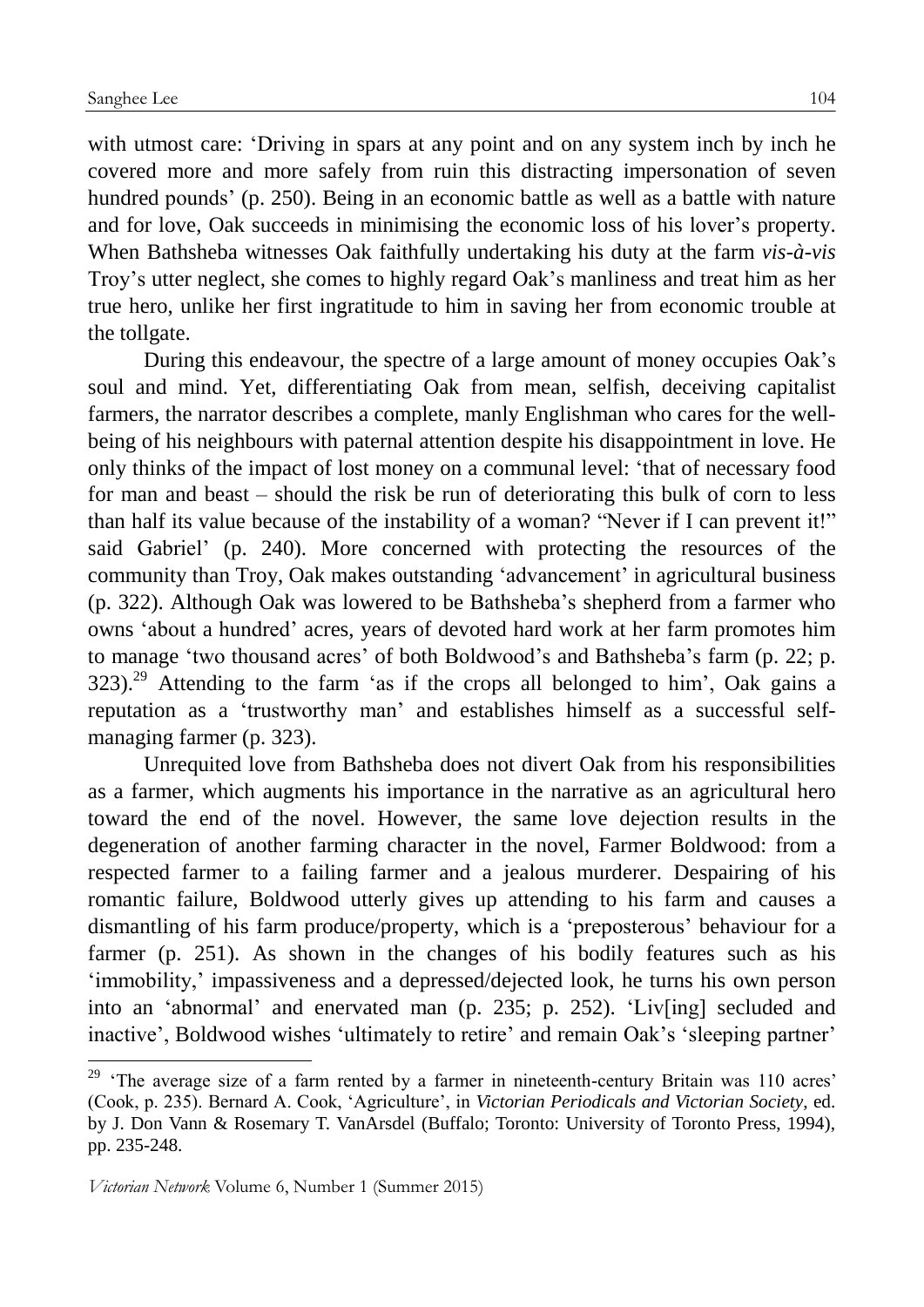1

(p. 322; p. 254). Dismissing the vision of a good farmer in Bolwood, the novel reinforces Oak's value as a good, reliable farmer and lover who ends up owning a large portion of Boldwood's estate through partnership and Bathsheba's property through marriage. With this upward economic movement, Oak recovers his masculinity and social position as an invaluable, enterprising agriculturist who becomes a notable figure in the mid-century. Making Gabriel Oak's body symbolic of economic reliability, competency, and progress as well as emotional and physical resilience, the novel positions the farming protagonist as an English hero – and the significance of this body has been neglected in the scholarship of Victorian realist novels.

## **Purging Economic Parasitism and Degeneration of the English Soldier**

Demonstrating unruly tendencies of Troy's economic and romantic behaviours, Hardy makes him an anti-hero of the novel and the agricultural community. His fate implies the deadly future of morally degenerate, non-productive, and non-economic English military bodies.<sup>30</sup> From the beginning of the novel, Troy shows a lack of economic activity/sense, preferring the pursuit of pleasure. With his light-hearted propensities, Troy is easily drawn to what appears outwardly over intrinsic value and the novel shows how problematic such an attitude is.<sup>31</sup> In Troy's and Bathsheba's first chance meeting one night at the fir plantation, Bathsheba is, literally and figuratively, ensnared in Troy's dissipated behaviours, which simultaneously disgust and interest her. Unable to move by Troy's trick of 'hooking' her dress to his 'spur', Bathsheba unwillingly gives Troy chances to study her body, and he continuously compliments Bathsheba for 'the sight of such a beautiful face' (pp. 162-163). His obsession with a woman's exterior features suggests his moral weaknesses towards women whom he tries to capture with his 'power of flattery' whenever possible (p. 167).

As he keeps trading his love objects for a better deal, Troy knows how and when to gain the most advantageous position in romantic relationships. Although he

<sup>&</sup>lt;sup>30</sup> For a discussion of the novel's 'disciplinary force' 'on exposed and vulnerable bodies of Mr. Boldwood and Troy', see Richard Nemesvari, *Thomas Hardy, Sensationalism, and the Melodramatic Mode* (New York: Palgrave Macmillan, 2011). Invoking Foucault, Nemesvari shows how *FFMC* reveals 'changing attitudes towards the body' (p. 119).

 $31$  Troy's thoughtless gift of his family watch to Bathsheba is another indication of his inability to appreciate the true value of his long-held personal possession (the only physical remnant that marks his noble lineage) over what currently attracts him: Bathsheba.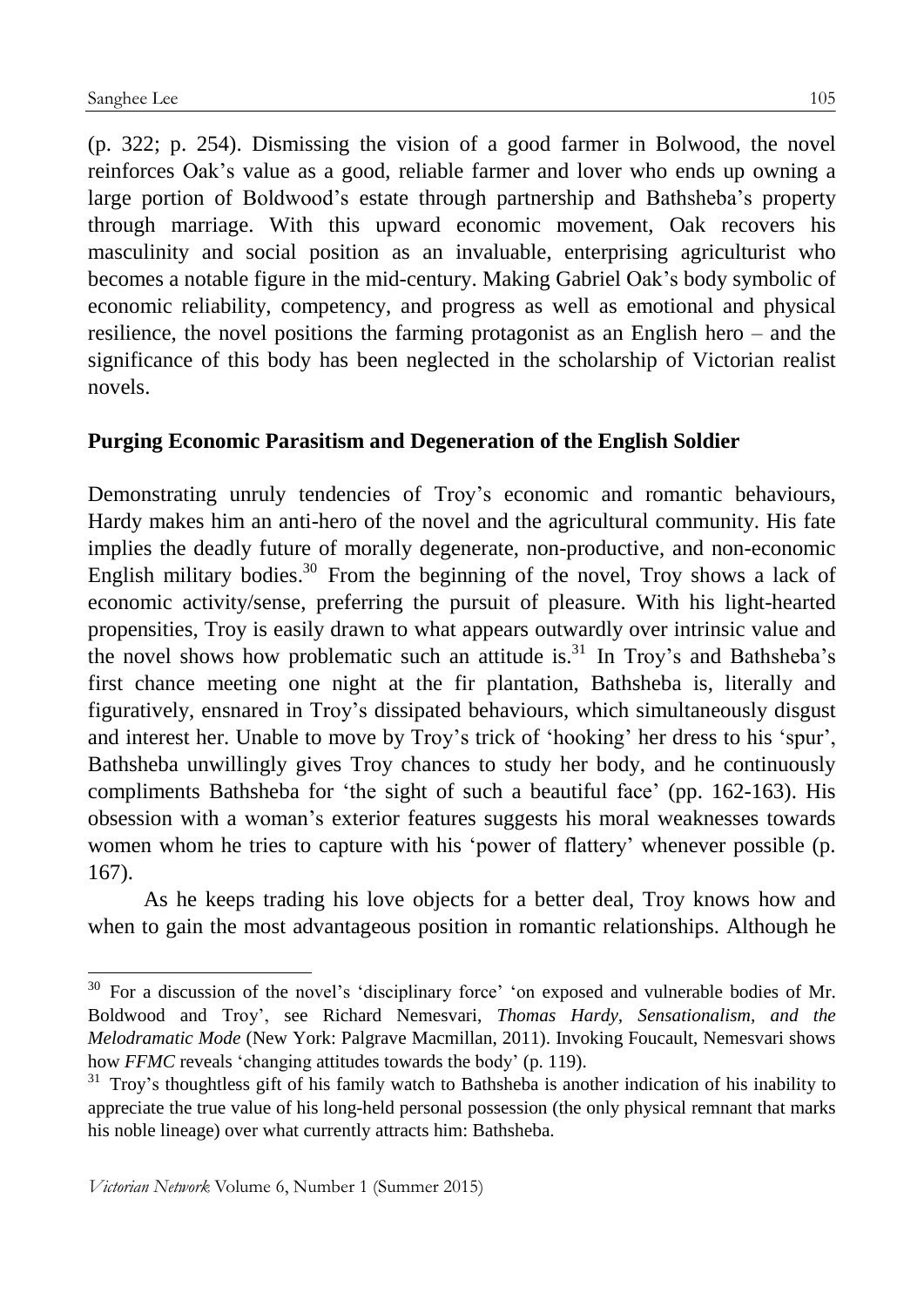loved Fanny Robin enough to want to marry her, Bathsheba erases his interest in Fanny during his stay in Weatherbury. His timely intervention to Boldwood's affair with Bathsheba lets him snatch Boldwood's chances. His associations with Bathsheba in Bath induce her surrender, by making her anxious to possess him as her own only due to his attractiveness to other women. His tendency to go for more "profitable" relationships leads Bathsheba to curb her sense of self-esteem as a woman and to marry him out of jealousy. Troy makes desired profit out of his marriage to Bathsheba, as Bathsheba pays to discharge him from the army and he becomes the nominal owner of her property.

Fitting the narratorial analogy of Troy to 'a Corinthian' who borrows tactics of 'other men's gallantries' to lure a woman and takes advantage from it, Troy is indeed a 'profligate idler', a 'shameless, brazen-faced' person, to use OED definitions. Hardy's invocation of biblical Corinthians, who indulged in licentious and sacrilegious acts of idol worship, sexual immorality and civil violations, mirrors Troy's wantonness and promiscuity. As shown in his diversions to gambling and luxuries, Troy turns out to be an overtly wasting man – not a suitable man to be a husband and master of the flourishing female farmer. His flirtations and sexual intimacies with Bathsheba and Fanny ruin the life of the two women: Bathsheba, although in legal marriage, agonizes over her unfaithful spouse and Fanny, who bears his child out of wedlock, cannot live as her former self and returns to Weatherbury as a dead body.

Whilst revealing Troy's serious moral defects through his heterosexual relationships, the novel simultaneously weighs the insignificance of his economic and aesthetic values, which unfolds in his role as a soldier. Not to mention his frequent leave and pleasure visits, Troy's career as a sergeant in the dragoons reveals the performative nature of the contemporary military profession that gave more emphasis on soldiers' 'military display'.<sup>32</sup> Looking at Troy's sword-practice, the narrator casts doubt on the soldier's conventional role in the protection of the nation and its people's physical and economic body: the visual effect of what Troy "performs" as a military duty fails to manifest the masculine vigour of English soldiers and reduces it to an ordinary activity.

Troy's sword show heightens the aesthetic value of his body and movement, as evinced in the precision and 'dexterity' of his movement that is beautifully controlled: 'checking the extension a thousandth of an inch short of your surface' with 'his lips closed in sustained effort' and 'with 'just enough rule to regulate

 $32\,$ <sup>32</sup> Susan Walton, *Imagining Soldiers and Fathers in the Mid-Victorian Era* (Farnham, England; Burlington, VT: Ashgate, 2010) p. 38.

*Victorian Network* Volume 6, Number 1 (Summer 2015)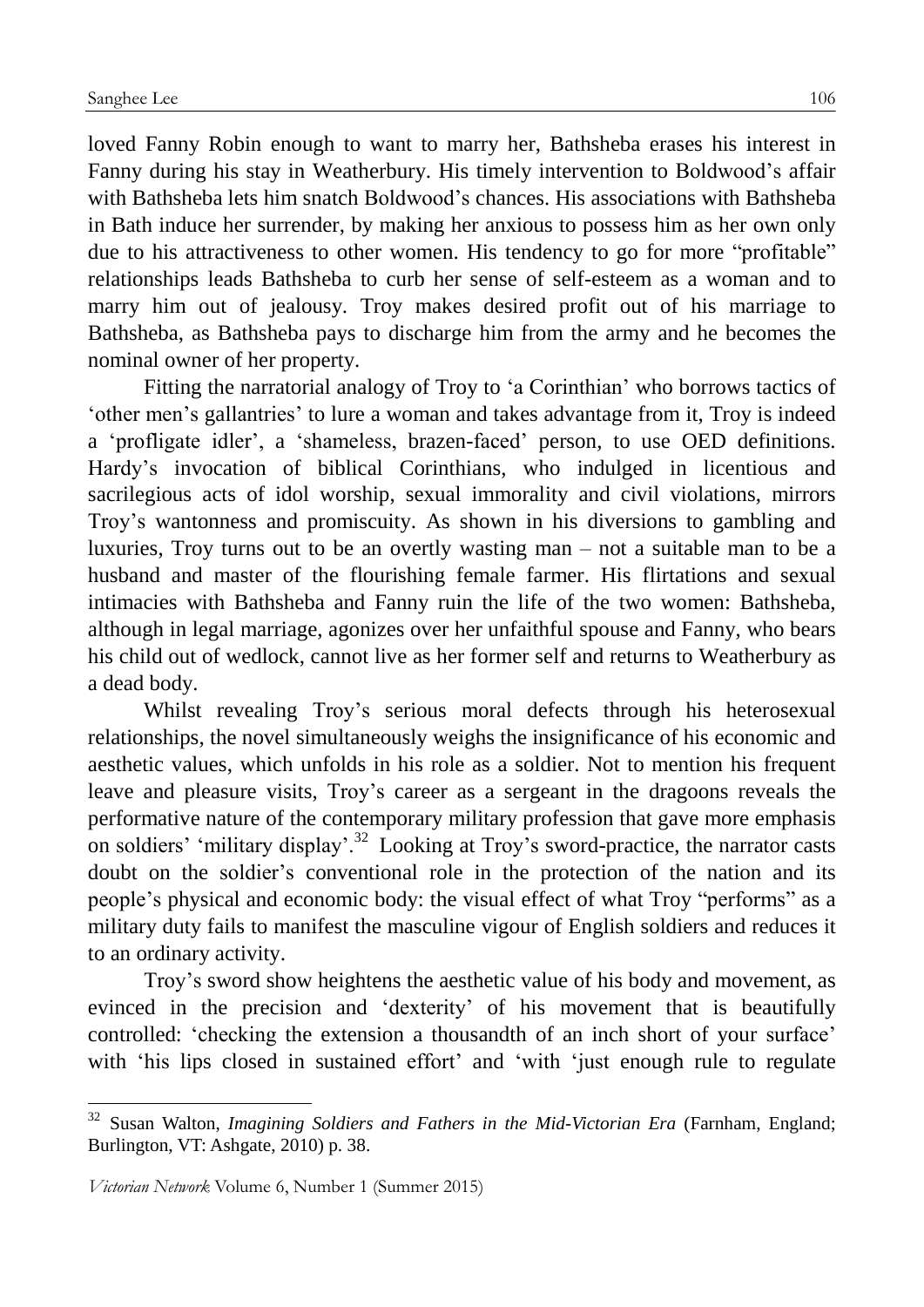instinct and yet not to fetter it' (p. 184; p. 183; p. 182).<sup>33</sup> Just as Troy's sword that 'never errs' looks 'like a living thing' to Bathsheba, the novel envisions Troy and the sword moving in cohesion as one spectacular body (p. 185; p. 181). But the narrative makes clear that his sword skills have nothing to do with producing any functional value for the nation and people, certainly not in preparation for future battles. It is performed to satisfy Bathsheba's curiosity and later to earn money in his theatrical career. This scene is particularly interesting in that Troy explains the positions of his sword-practice in terms that invoke a farmer's farming motions. He instructs Bathsheba in motions of 'cuts and thrusts' to follow him, 'as if you were sowing your corn […] hedging […] reaping […] threshing' (p. 182). In Troy's explanation, the 'strange and glorious performance of the sword-exercise' loses its glamour as something that only highly skilled soldiers can do, and it becomes familiarised as an act of a farmer's daily routine motions, both to Bathsheba and the reader (p. 180). Even a novice like Bathsheba is likely to imitate, and ultimately master, this blended formulation of the agricultural and military with some practice at the farm.

The use of an agricultural analogy for Troy's sword-exercise makes a stark contrast to the fact that Oak's agricultural role, as explained earlier, is often perceived in a military analogy which exalts Oak's disciplined masculine body. Oak's preparations for sheep shearing are pictured as those of warrior's at 'an armoury previous to a campaign' when 'peace and war kiss each other at their hours of preparation, sickles, scythes, shears and pruning-hooks mingling with swords, bayonets and lances in their common necessity for point and edge' (p. 131). Oak's working postures, observed by Bathsheba, with 'his figure slightly bent, the weight of his body thrown over on the shears, and his head balanced sideways' remind the narrator of 'Eros […] in the act of sharpening his arrows' to save Psyche from troubles (p. 131). Oak's worthiness is written into the image of him as a soldier before war and as his lover's protector and underwritten by the narratorial construction of the correlation between agriculture and soldiery.

Even after he leaves the military and becomes master of Bathsheba's farm, Troy continues his squandering behaviour and keeps identifying with the military, which exacerbates his moral and economic decline as well as the farm's. To officially announce his new mastership, Troy throws a festive supper where a fiddler strikes a tune, called 'The Soldier's Joy', as 'the right and proper thing' for 'there being a

<u>.</u>

<sup>&</sup>lt;sup>33</sup> For the sexual implication of this scene, see Daryl Ogden, 'Bathsheba's Visual Estate: Female Spectatorship in *Far from the Madding Crowd*', *The Journal of Narrative Technique*, 23:1 (Winter, 1993), pp. 1-15. Other critics such as Nemesvari have read this scene as indicating Troy's hypermasculinity as he uses his phallic power over Bathsheba.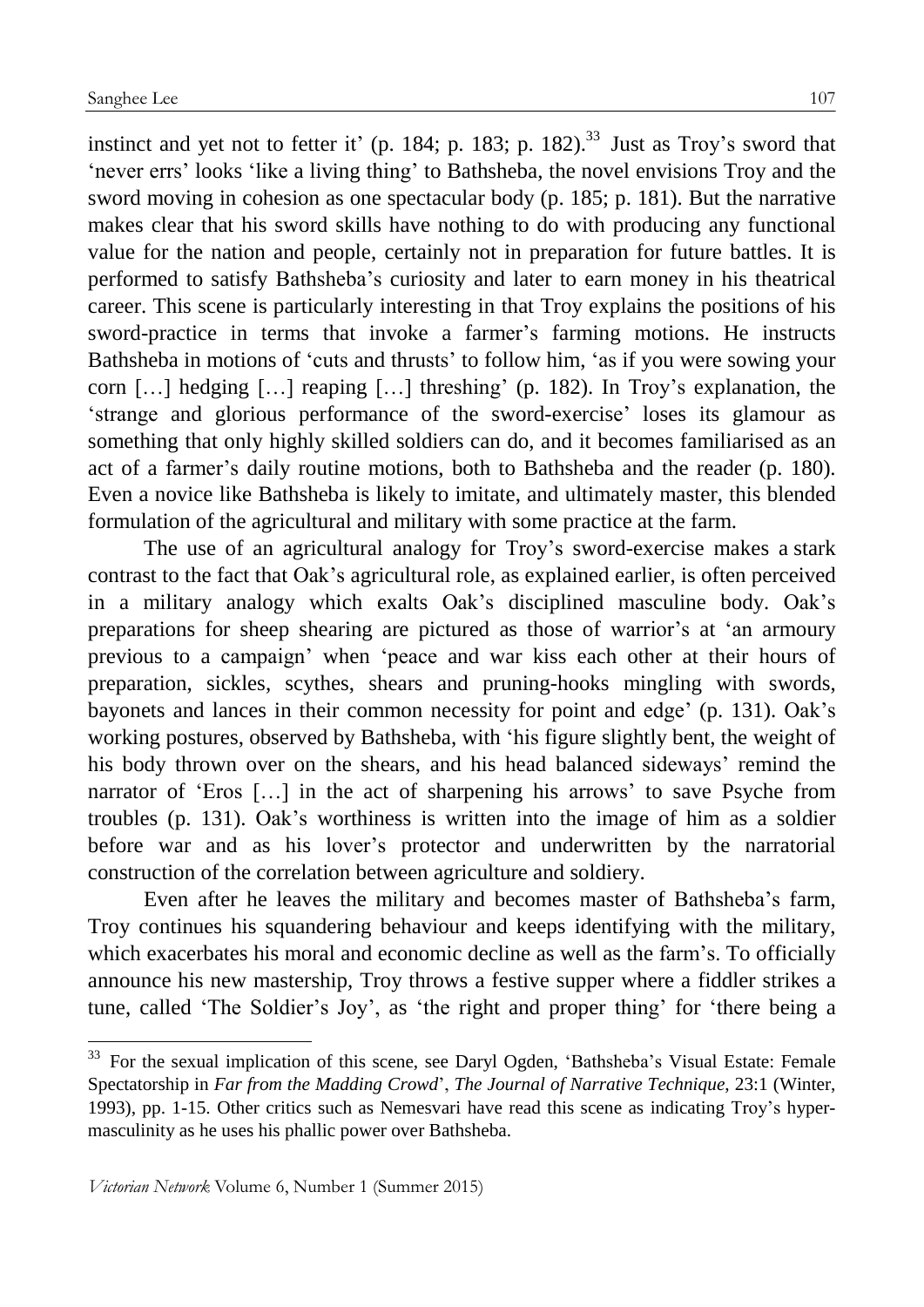gallant soldier married into the farm' (p. 237). Although he no longer belongs to the army, the ex-sergeant resists fully transforming into a farmer: 'for though I have purchased my discharge from Her Most Gracious Majesty's regiment of Cavalry, the  $11<sup>th</sup>$  Dragoon Guards, to attend to the new duties awaiting me here, I shall continue a soldier in spirit and feeling as long as I live' (p. 237). His clinging to the spirit and feeling of the English soldier indicates his unfitness for the new agricultural community that requires rigorous discipline and work to promote economic and technological advancement.

Keeping soldierly manners and neglecting Bathsheba's farm, Troy is a financial drain on Bathsheba: he constantly asks for money from Bathsheba for as betting on the horses and secretly supporting Fanny. Because he has no resources of his own, he has to keep soliciting, subjecting himself to Bathsheba's monetary power and suppressing his pride to get what he wants, marking him as effeminate and enervated. Begging and deceiving, he is an undesirable and unwanted body in their society as a result of his economic and moral depravity and perversion. Calling him 'a scoundrel' and 'a needy adventurer', the farm labourers wish Troy was 'dead' (p. 365). As one farm labourer says, 'I wish Troy was in − . Well, God forgive me for such a wish! [...] Nothing has prospered in Weatherbury since he came here' (p. 360). Troy, utterly 'beholden for food and lodging' to Bathsheba, becomes an unmanly man, epitomising economic parasitism, reckless consumption, and non-productivity (p. 330).

The arrival of Fanny's dead body at the farm shatters the foundation of Troy's and Bathsheba's marriage. The ensuing news of his drowning and presumed death makes Bathsheba an assumed widow, returning her to the marriage market. Bathsheba's status change from Troy's property to a potentially "re-sellable" object increases her value, still much desired and sought after by Boldwood and Oak. However, as if summarising his life path as a series of performances, Troy returns to a neighbouring town to Weatherbury as a member of a travelling theatre company, and again he tries to get the best deal out of his marriage but to no avail. When he happens to spot Bathsheba amongst the audience at one of his performances, the first thought that comes to Troy's mind is the comfortable life that could be secured by her side. By reclaiming his position as Bathsheba's legal husband, Troy can recover his social and economic position. But it is certain that his return would not promise any bliss to Bathsheba or profits to her farm. The consequences of his pleasure-seeking body do not suit the economy of the farming life. Moreover, finding and acting in the right moment is as critical to the success of love affairs as it is to the farming business. Yet, showing up at the worst possible moment, the Christmas night when Boldwood was planning his engagement to Bathsheba, Troy induces Boldwood's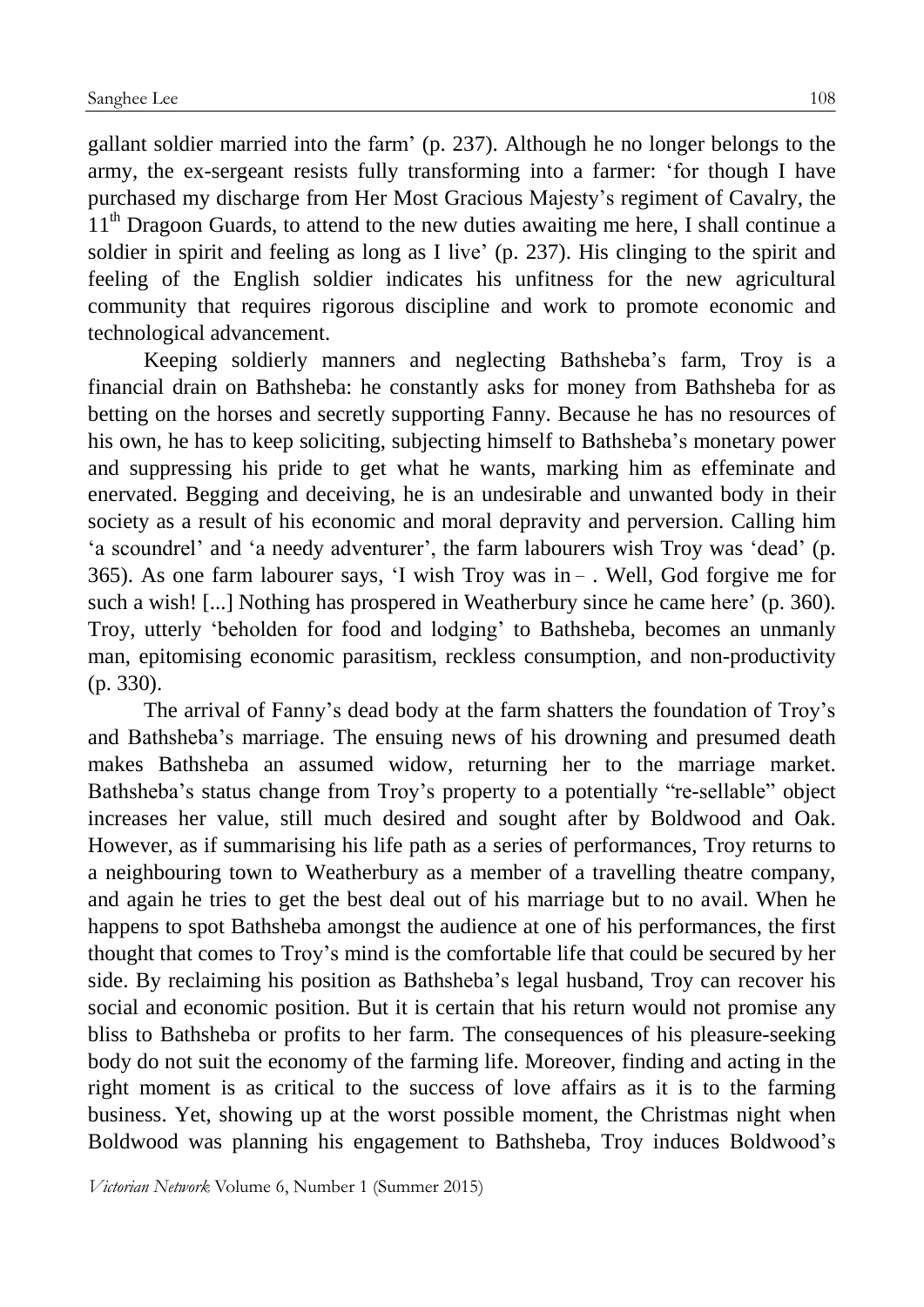deathly rage and the narrative escapes from its economic and romantic dead-end by getting rid of Troy. With the incarceration of Boldwood for the murder of Troy, the novel eliminates the two men who are emblematic of bodily and economic degeneration.<sup>34</sup>

## **Conclusion**

1

As Oak becomes an economic success at the end and ultimately wins his final prize, Bathsheba, from Troy, the reader is left with a more progressive vision of the Victorian farming body as the heroic masculine body of the nation that promotes communal and national prosperity. On the other hand, the military figure Troy, who epitomises an old masculine ideal of muscular strength and martial display fails as a protagonist. With the demise and expulsion of the soldier, the novel reflects how the culture became less appreciative of military/muscular manliness; and it endorses the heroic role of the English farmer who contributes to society's economic stability and progress. As such, *Far from the Madding Crowd* values the Victorian farming body for its potential to both protect and improve the nation and people, and Hardy supports economic heroism as a new paradigm for the discourse of Victorian heroism and the narrative structure of the realist novel.

 $34$  I do not have time to pursue the point in this essay, but I would like to point out that the novel also positions Bathsheba as a new kind of female agricultural hero whose growth is achieved through economic education. Learning the centrality of economic responsibility in romantic and commercial affairs, she becomes an economic heroine: a reasonable, careful manager of her money and life.

*Victorian Network* Volume 6, Number 1 (Summer 2015)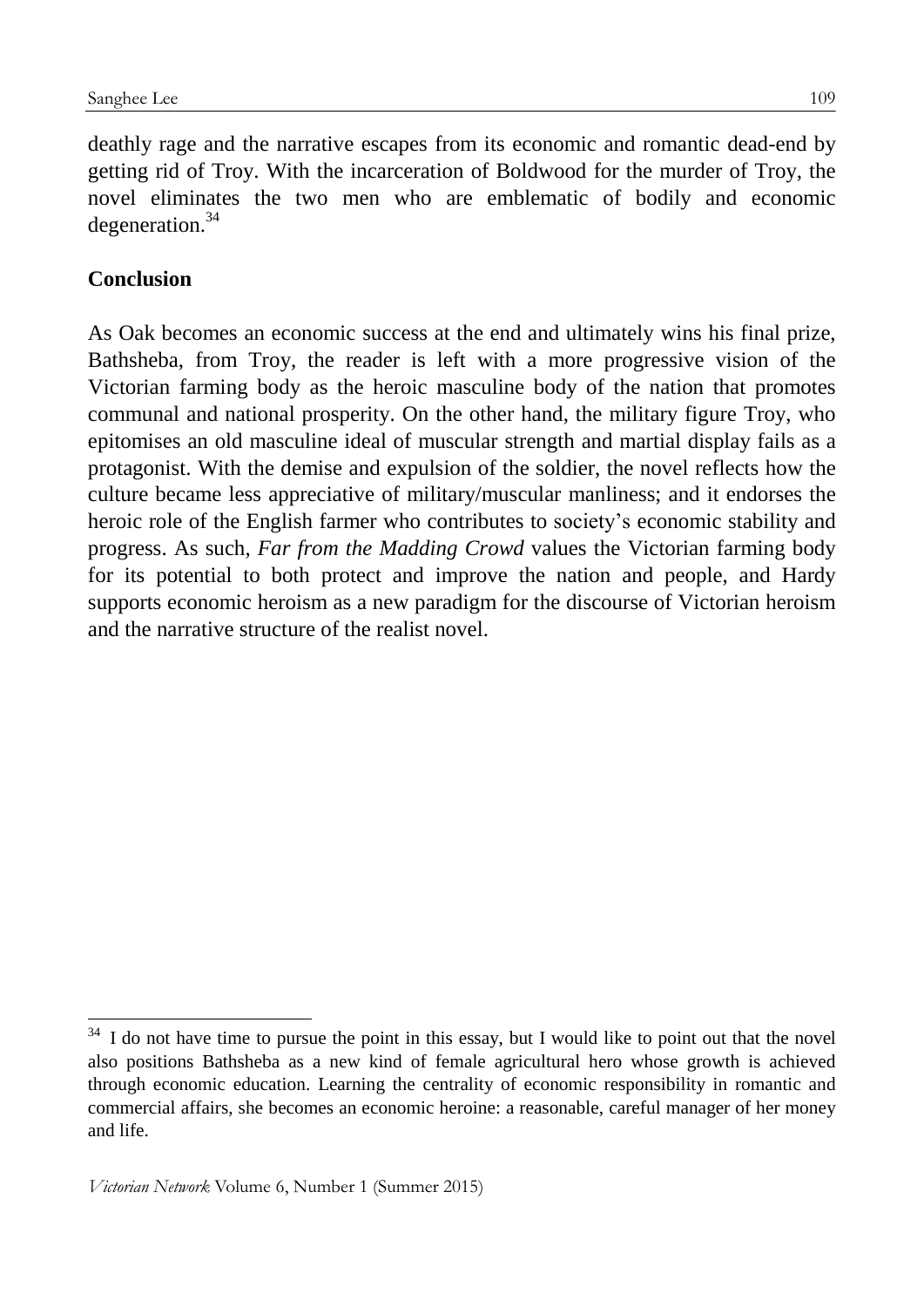#### **Bibliography**

Anon., *Gardeners' Chronicle and Agricultural Gazette* (11 Aug. 1849), p. 505

Anon., *Gardeners' Chronicle and Agricultural Gazette* (8 Sept. 1849), p. 569

Anon., *Gardeners' Chronicle and Agricultural Gazette* (20 Oct. 1849), p. 665

Anon., 'British Agriculture', *Illustrated London News* (16 July 1842), p. 145

Anon., 'The British Farmer', *Farmer's Magazine,* 22:2 (Aug. 1850), p. 90-92

Anon., 'The Corn Exchange', *Illustrated London News* (29 Oct. 1842), p. 390

Anon., 'The Corn Laws' *Gardeners' Chronicle and Agricultural Gazette* (14 Feb. 1846), p. 110

Anon., 'English Farmers vs. Foreign Farmers', *Gardeners' Chronicle and Agricultural Gazette* (8 Sept. 1849), p. 571

Anon., 'Enlistment', *Illustrated London News* (27 March 1847), pp. 193-194

Anon., 'The Enlistment Bill', *Illustrated London News* (1 May 1847) p. 278

Anon., 'The Farmer's Story', *Punch*, Vol. 18 (January to June 1850), p. 9

Anon., 'Prospects of Farming' *Gardeners' Chronicle and Agricultural Gazette* (25 Nov. 1848), p. 787

Anon., 'The Real Unprotected Female', *Punch,* Vol. 18 (January to June 1850), p. 35

Anon., 'The Roast Beef of Old England', *Illustrated London News* (10 Dec. 1842), p. 481

Anon., 'Society for the Protection of Agriculture and British Industry', *Farmer's Magazine*, 15:1 (Jan 1847), pp. 72-73

*Victorian Network* Volume 6, Number 1 (Summer 2015)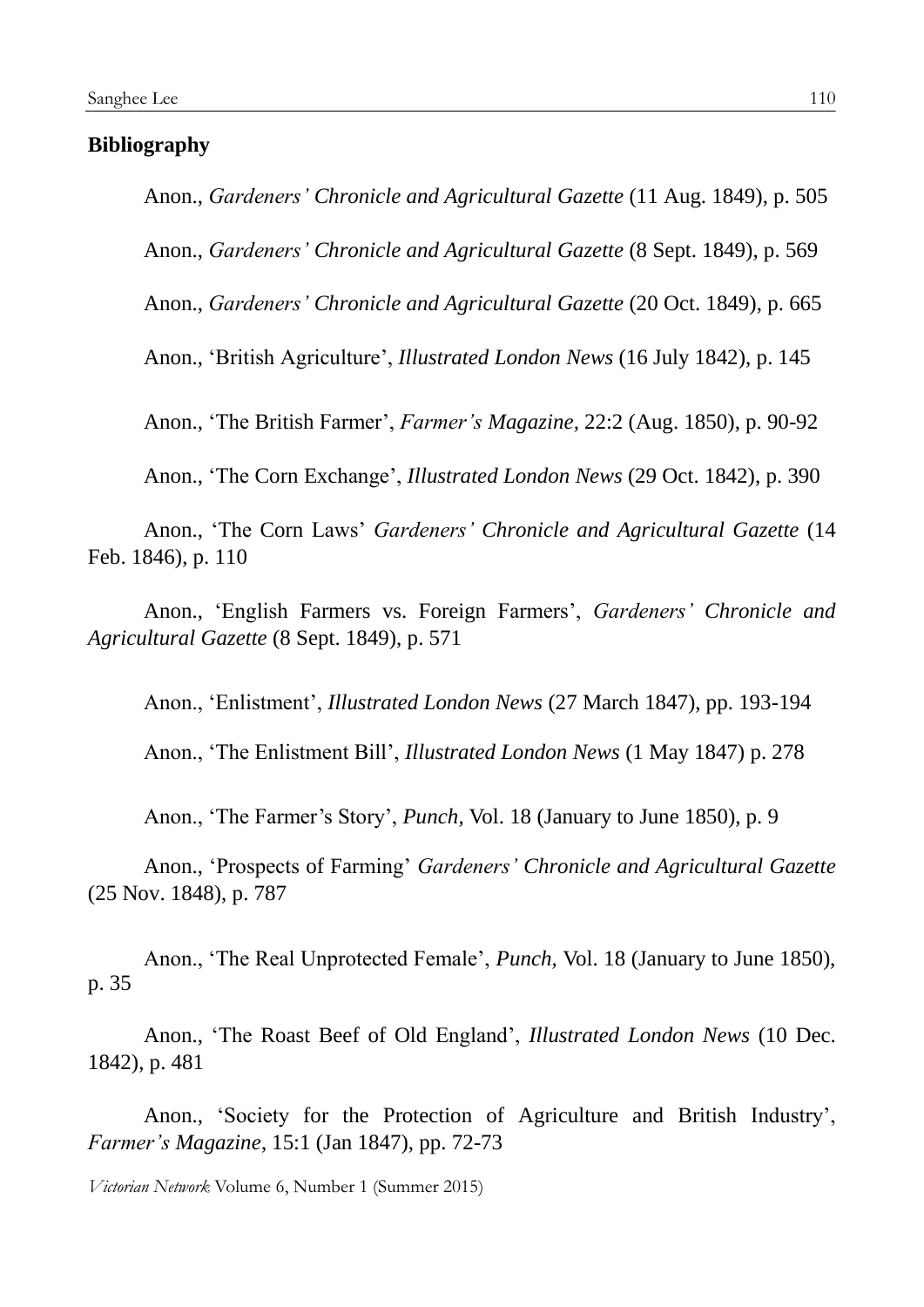Anon., 'Whatever may be the feelings' *Gardeners' Chronicle and Agricultural Gazette* (25 July 1846), p. 505

Allen, Robert, *Enclosure and the Yeoman* (Oxford: Clarendon Press, 1992)

Bujak, Edward, *England's Rural Realms: Landholding and the Agricultural Revolution* (London; New York: Tauris Academic Studies, 2007)

Carlisle, Janice. *Picturing Reform in Victorian Britain* (Cambridge: Cambridge University Press, 2012)

Cook, Bernard A, 'Agriculture', *Victorian Periodicals and Victorian Society,*  ed. by J. Don Vann & Rosemary T. VanArsdel (Buffalo; Toronto: University of Toronto Press, 1994), pp. 235-248

C. W. H., *Gardeners' Chronicle and Agricultural Gazette* (25 July 1846), p. 505

Eastman, Donald, 'Time and Propriety in *Far from the Madding Crowd*', *Interpretations*, *Vol. 10, no. 1 (1978), pp. 20-33* 

Gatrell, Simon, 'Reading Hardy through Dress'*, A Companion to Thomas Hardy*, ed. by Keith Wilson (Malden, MA; Oxford : Wiley-Blackwell Publishing, 2009), pp. 178-193

Gilbert, Pamela, *Mapping the Victorian Social Body* (Albany, New York: State University of New York Press, 2004)

Hardy, Thomas, 'The Dorsetshire Labourer', *Thomas Hardy's The Dorsetshire Labourer and Wessex*, ed. by Roger Lowman, *Studies in British Literature*, Vol. 96, (Lewiston; Queenston; Lampeter: The Edwin Mellen Press, 2005), pp. 51-74

\_\_\_\_\_\_\_\_\_\_\_\_, *Far from the Madding Crowd* (Oxford: Oxford University Press, 2008)

Martins, Susanna Wade, *Farmers, Landlords and Landscapes: Rural Britain, 1720 to 1870* (Macclesfield, Cheshire, U.K.: Windgather Press, 2004)